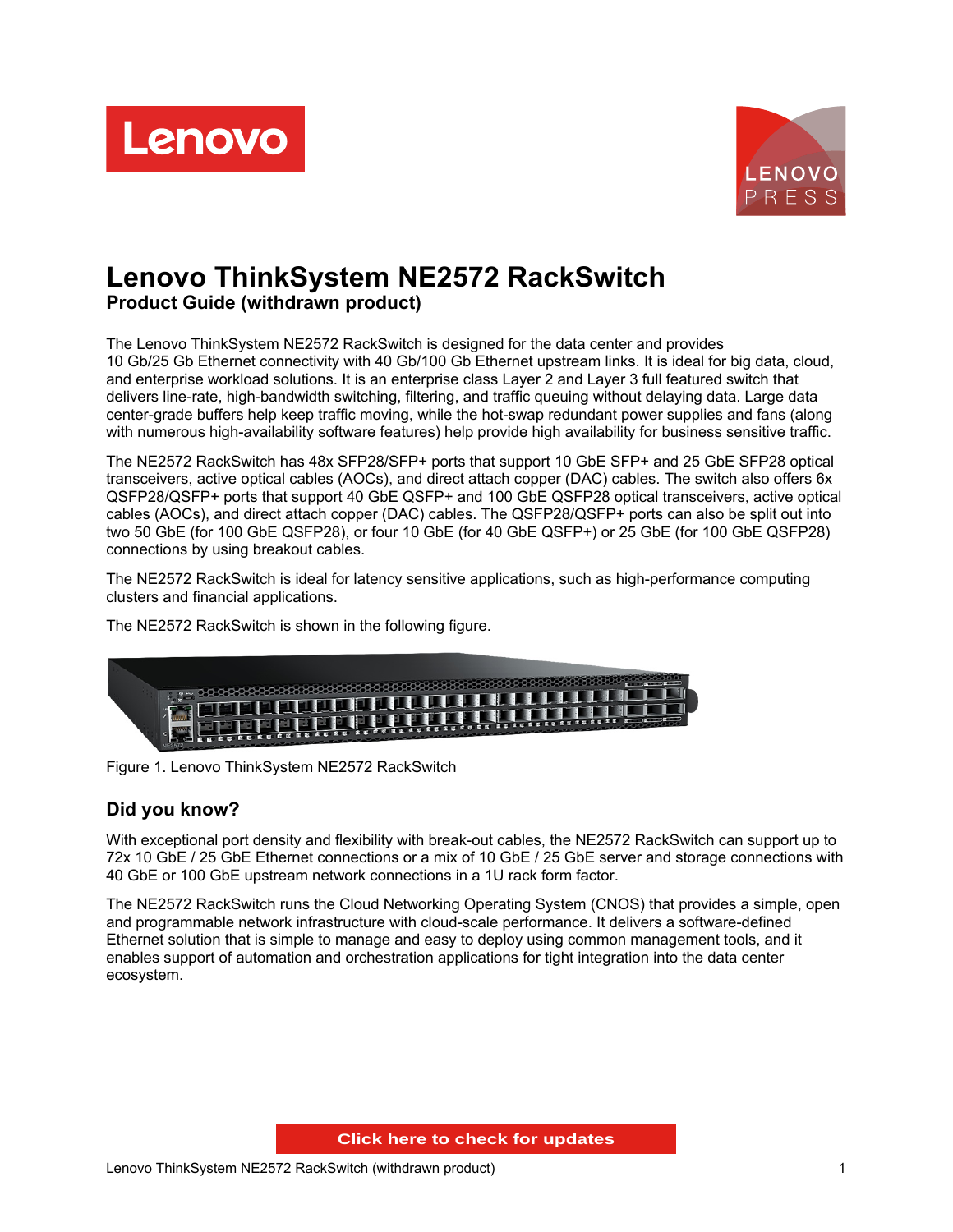## **Key features**

The NE2572 RackSwitch runs the Cloud NOS that provides a simple, open and programmable network infrastructure designed to scale for your business needs. Its intelligent, cloud-scale performance delivers a software-defined Ethernet solution that is simple to manage and easy to deploy using common management tools. Cloud NOS is based on open, industry standards for better data center interoperability, and it enables support of automation and orchestration applications for tight integration into the data center ecosystem.

With its high-performance architecture and support for an extensive set of routing protocols, Cloud NOS provides reliable, high-performance fabric for traditional, converged and hyperscale solutions. Cloud NOS can help you consolidate server and storage networks into a single fabric. Converged Enhanced Ethernet delivers value for your iSCSI and NAS enterprise storage environments.

The NE2572 RackSwitch is considered particularly suited for the following environments:

- Mixed 10 GbE and 25 GbE server and storage connectivity with 40 GbE and 100 GbE upstream aggregation
- Cloud and virtualization solutions with VM-aware network automation and integration into Lenovo and third-party IT and cloud infrastructure management tools
- Converged SAN and LAN network via NAS and iSCSI storage connectivity
	- Reduced I/O cost (CAPEX) with fewer adapters and cables to purchase
	- Reduced complexity (OPEX) with fewer components to manage and lower energy cost
- Accelerated communications with lower latency across clustered applications and storage arrays with RDMA over Converged Ethernet (RoCE)
- Web-scale and hyperconverged solutions

The NE2572 RackSwitch offers the following features and benefits:

• High performance

The 10 Gb/25 Gb Ethernet NE2572 RackSwitch with 40 Gb/100 Gb Ethernet uplinks provides a combination of low latency, non-blocking line-rate switching, and ease of management with 3.6 Tbps throughput.

• Lower power and better cooling

The front-to-rear or rear-to-front cooling design of the NE2572 RackSwitch reduces data center air conditioning costs by having airflow match the servers in the rack. In addition, variable speed fans help reduce power consumption.

• Layer 3 functionality

The NE2572 RackSwitch includes Layer 3 functionality, which provides security and performance benefits, as inter-VLAN traffic stays within the switch. This switch also provides the full range of Layer 3 protocols from static routes for technologies, such as Open Shortest Path First (OSPF) and Border Gateway Protocol (BGP) for enterprise customers.

• Network virtualization

The NE2572 switch supports VXLAN Gateway for VMware NSX integration. VMware NSX is a virtualized network software platform that offers a full set of networking services, such as logical switching, routing, firewall, load balancing, VPN, quality of service (QoS), and monitoring.

Converged fabric

The NE2572 RackSwitch supports Converged Enhanced Ethernet (CEE) which helps enable customers to combine storage, messaging traffic, VoIP, video, and other data on a common data center lossless Ethernet infrastructure. As a result, customers can deploy a single server interface for multiple data types, which can simplify the deployment and management of server network connectivity while maintaining the high availability and robustness that is required for storage transactions.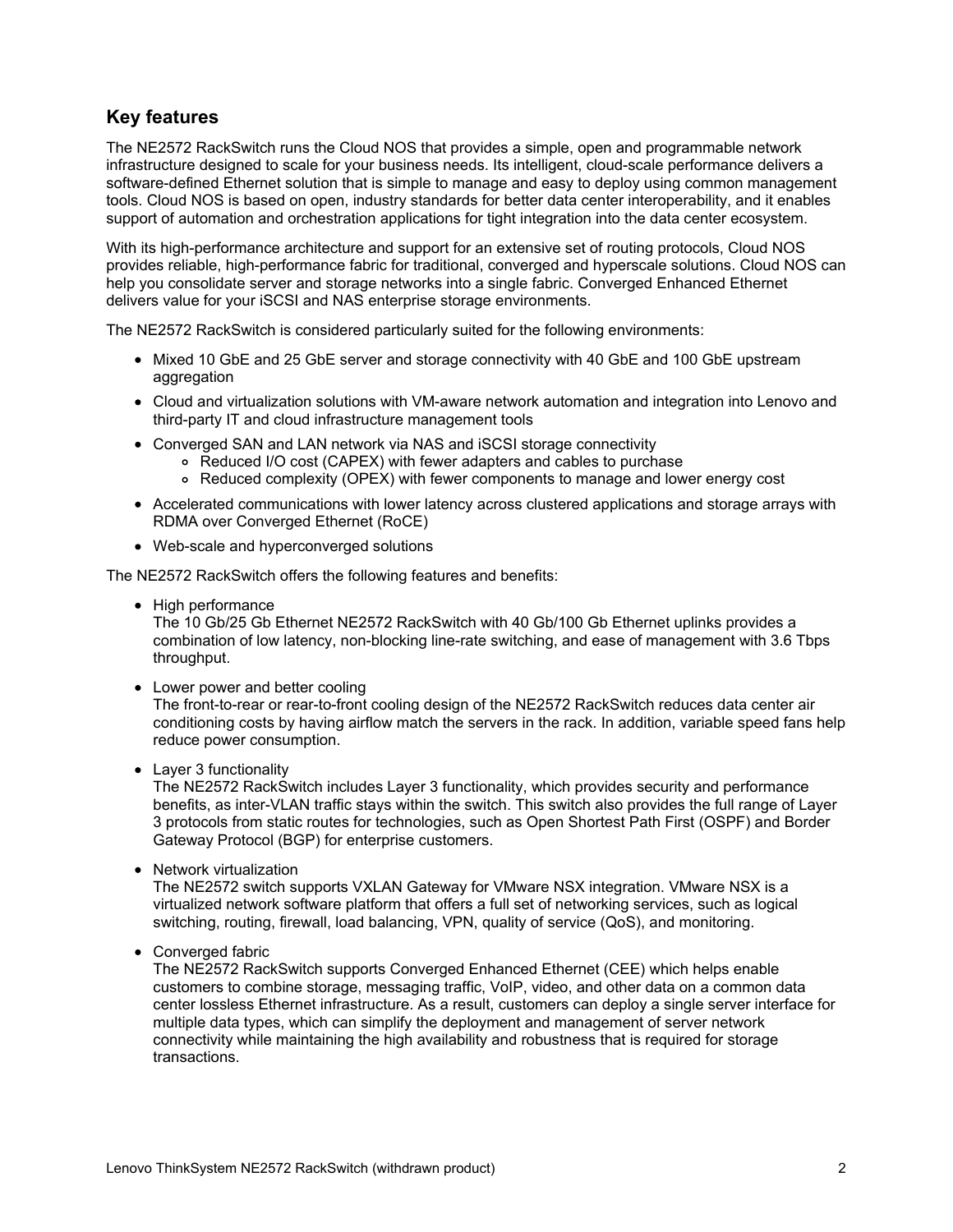• Fault tolerance

The NE2572 RackSwitch offers redundant hot-swap hardware components, learns alternate routes automatically, and performs faster convergence if there is a link, switch, or power failure.

- Seamless interoperability RackSwitch switches perform seamlessly with other vendors' upstream switches.
- Automated VM-aware network provisioning

The Lenovo CNOS Network Policy Agent, a ThinkAgile Network Orchestrator feature, gives increased visibility of the Nutanix (AOS version 5.0.2 or higher [excluding 5.1.2]) and VMware vSphere virtual infrastructure, including VM and virtual network information. It provides automated VM-aware provisioning by automatically configuring VLANs in the physical network based on the auto-discovered virtual network topology. The agent also performs ongoing dynamic updates to the physical network configuration in response to new VMs, updated VMs, and deleted VMs and virtual networks, eliminating errors with manual configuration.

#### • Pro-active congestion monitoring

Telemetry enables continuous monitoring of networking devices to detect potential congestion problems, such as packets dropped by the switch when ports are being used close to their line rate or switch buffers are being temporarily overflown (for example, in case of microbursts).

• Zero Touch Provisioning

Zero Touch Provisioning (ZTP) enables a switch to automatically provision itself using the resources available on the network, without manual intervention. ZTP automatically handles the process of upgrading the switch software image and installing configuration files.

#### • Python Scripting

Network administrators can create and execute local Python scripts on switches to make small programs that allow a switch to automatically provision itself, perform fault monitoring, upgrade the image files, or auto-generate configuration files. Administrators can also implement version control systems, automatically generate alerts, create custom logging tools, and automate the management of network devices.

• REST API Programming

The Lenovo REpresentational State Transfer (REST) Application Program Interface (API) enables network administrators to remotely configure and manage a Lenovo switch using REST and HyperText Transfer Protocol (HTTP). It also allows switch management integration into management applications, such as Lenovo XClarity.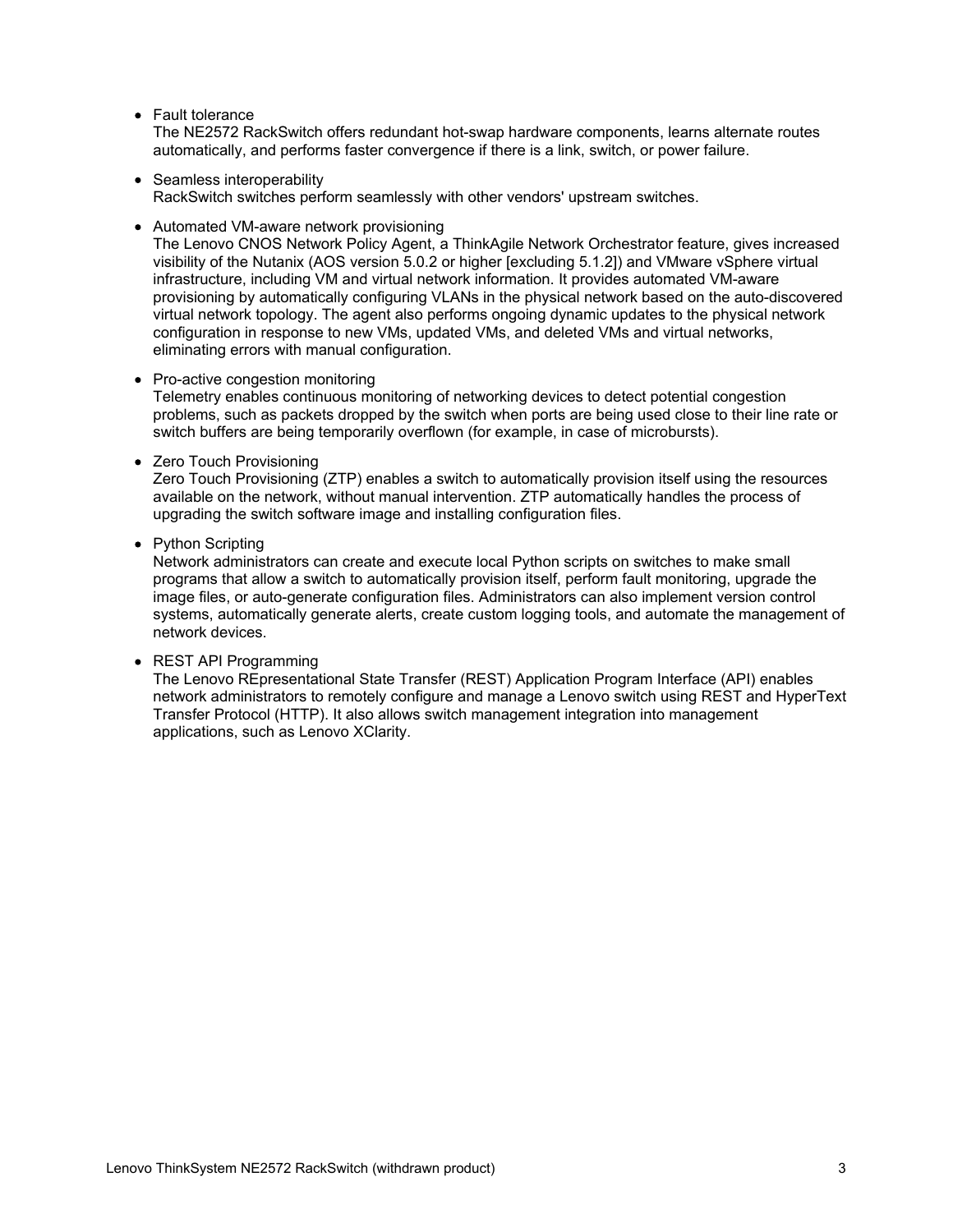### **Components and connectors**

The following figure shows the front (port-side) panel of the NE2572 RackSwitch.



Figure 2. Front panel of the NE2572 RackSwitch

The front panel of the NE2572 RackSwitch includes the following components:

- 48x SFP28/SFP+ ports to attach SFP28/SFP+ transceivers, DAC cables, and AOCs for 25 Gb or 10 Gb Ethernet connections.
- 6x QSFP28/QSFP+ ports to attach QSFP28/QSFP+ transceivers, DAC cables, and AOCs for 100 Gb or 40 Gb Ethernet connections or breakout cables for 2x 50 Gb or 4x 25 Gb Ethernet connections out of a 100 GbE port, or 4x 10 GbE connections out of a 40 GbE port.
- One RJ-45 10/100/1000 Mb Ethernet port for out-of-band management.
- One RJ-45 RS-232 console port that provides another means to configure the switch.
- One Micro-USB Type A port for mass storage devices.
- LEDs that display the status of the switch and the network.
- Reset button.
- Switch information pull-out tab.

The following figure shows the rear (non-port-side) panel of the NE2572 RackSwitch.



Figure 3. Rear panel of the NE2572 RackSwitch

The rear panel of the NE2572 RackSwitch includes the following components:

- Two redundant hot-swap 770 W AC power supplies (each with the IEC 320-C14 power connector).
- Six N+1 redundant hot-swap fan assemblies.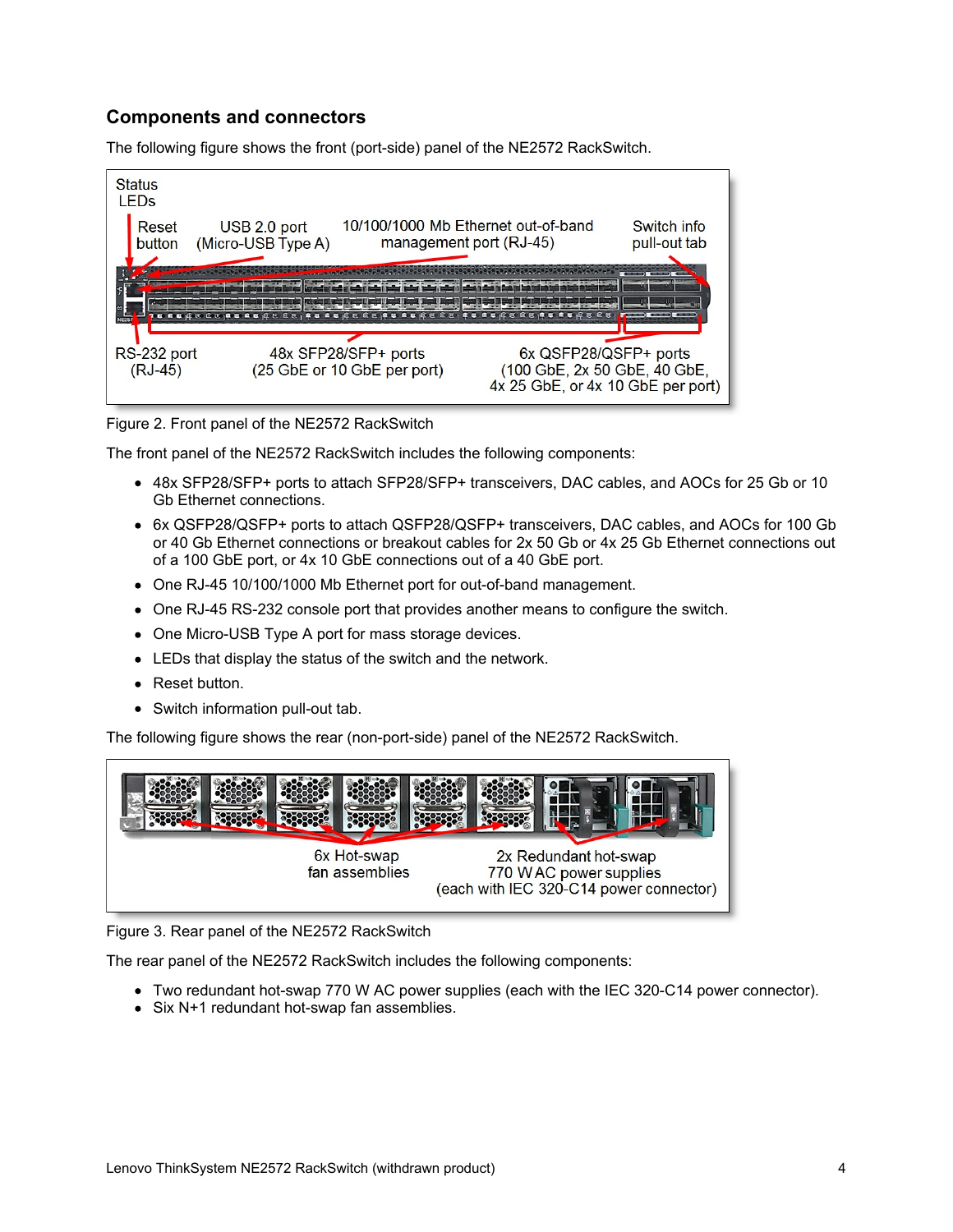## **System specifications**

The following table lists the NE2572 RackSwitch system specifications.

**Note:** The supported hardware options and software features listed in this product guide are based on the Lenovo Cloud Networking Operating System (CNOS) version 10.9. For details about specific CNOS software releases that introduced support for certain hardware options and software features, refer to the Release Notes for the particular software release that can be found at:

<http://datacentersupport.lenovo.com/us/en/products/networking/rackswitch/NE2572/7159/downloads>

| <b>Attribute</b> | <b>Specification</b>                                                                                                                                                                                                                                                                                                                                                                                                                                    |  |  |  |  |  |
|------------------|---------------------------------------------------------------------------------------------------------------------------------------------------------------------------------------------------------------------------------------------------------------------------------------------------------------------------------------------------------------------------------------------------------------------------------------------------------|--|--|--|--|--|
| Form factor      | 1U rack mount                                                                                                                                                                                                                                                                                                                                                                                                                                           |  |  |  |  |  |
| Ports            | • 48x SFP28/SFP+ ports<br>• 6x QSFP28/QSFP+ ports                                                                                                                                                                                                                                                                                                                                                                                                       |  |  |  |  |  |
| Media types      | 1 Gb Ethernet SFP:<br>o 1 GbE short-wavelength (SX) SFP transceivers<br>o 1 GbE long-wavelength (LX) SFP transceivers<br>o 1 GbE RJ-45 SFP transceivers<br>Note: 1 GbE SFP transceivers are supported on Ports 9 through 48 only                                                                                                                                                                                                                        |  |  |  |  |  |
|                  | 10 Gb Ethernet SFP+:<br>o 10 GbE short-range (SR) SFP+ transceivers<br>o 10 GbE long-range (LR) SFP+ transceivers<br>o 10 GbE extended-range (ER) SFP+ transceivers<br>o 10 GbE RJ-45 SFP+ transceivers<br>o 10 GbE SFP+ active optical cables<br>o 10 GbE SFP+ DAC cables                                                                                                                                                                              |  |  |  |  |  |
|                  | 25 Gb Ethernet SFP28:<br>o 25 GbE SR SFP28 transceivers<br>○ 25 GbE LR SFP28 transceivers<br>o 25 GbE SFP28 active optical cables<br>o 25 GbE SFP28 DAC cables                                                                                                                                                                                                                                                                                          |  |  |  |  |  |
|                  | 40 Gb Ethernet QSFP+:<br>$\bullet$<br>o 40 GbE SR QSFP+ bi-directional (BiDi) transceivers<br>o 40 GbE short-range (SR4/iSR4/eSR4) QSFP+ transceivers<br>o 40 GbE long-range (LR4) QSFP+ transceivers<br>o 40 GbE QSFP+ to QSFP+ active optical cables<br>o 40 GbE QSFP+ to 4x 10 GbE SFP+ active optical breakout cables<br>o 40 GbE QSFP+ to QSFP+ DAC cables<br>o 40 GbE QSFP+ to 4x 10 GbE SFP+ DAC breakout cables                                 |  |  |  |  |  |
|                  | 100 Gb Ethernet QSFP28:<br>o 100 GbE short-range (SR4) QSFP28 transceivers<br>o 100 GbE long-range (LR4) QSFP28 transceivers<br>o 100 GbE QSFP28 to QSFP28 active optical cables<br>o 100 GbE QSFP28 to 4x 25 GbE SFP28 active optical breakout cables<br>100 GbE QSFP28 to QSFP28 DAC cables<br>$\circ$<br>100 GbE QSFP28 to 4x 25 GbE SFP28 DAC breakout cables<br>100 GbE QSFP28 to 2x 50 GbE QSFP28 DAC breakout cables (not supplied by<br>Lenovo) |  |  |  |  |  |

Table 1. NE2572 RackSwitch system specifications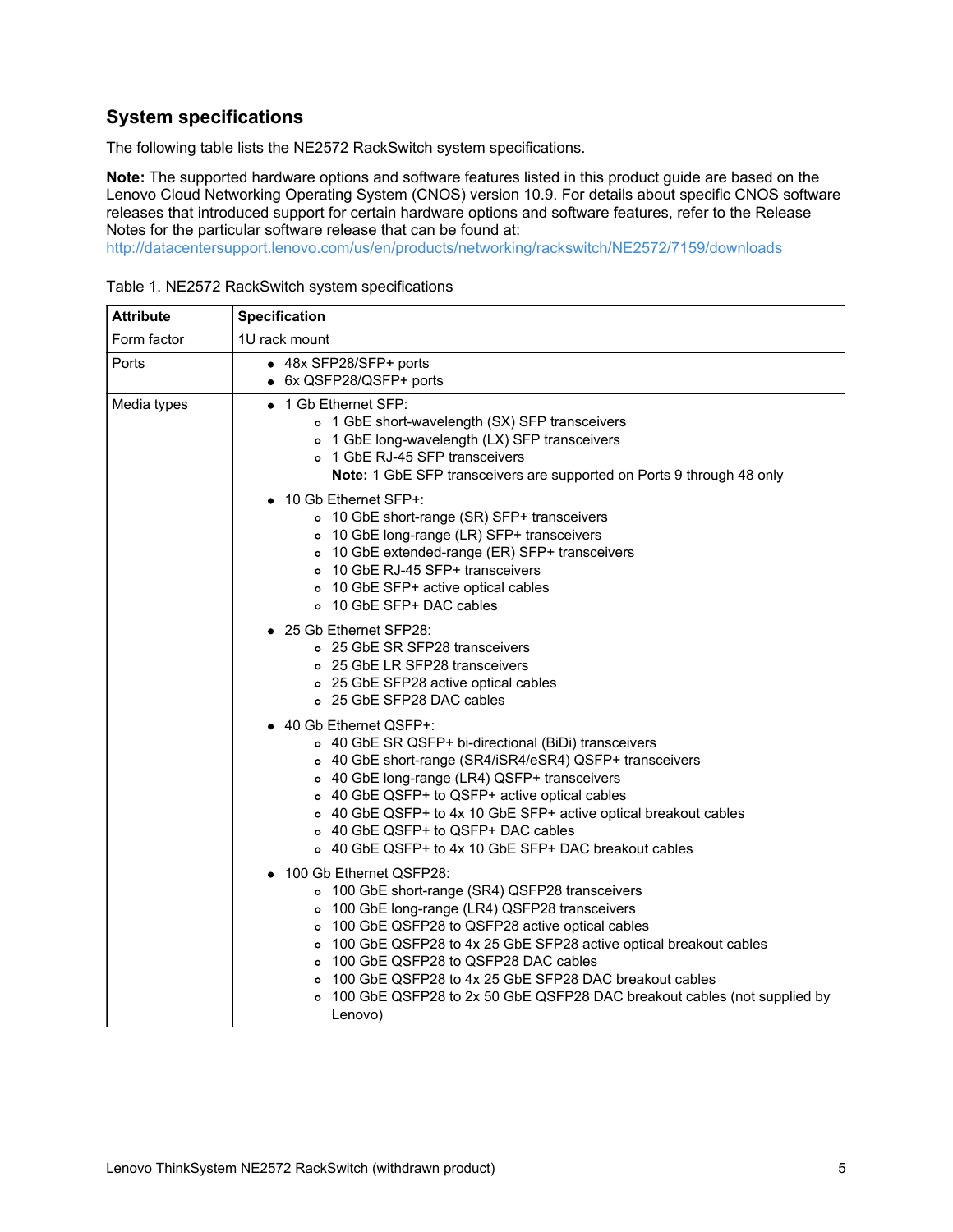| <b>Attribute</b>         | <b>Specification</b>                                                                                                                                                                                                                                                                                                                                                                                                                                                                                                                                                                                                                                                                                                                                                                           |
|--------------------------|------------------------------------------------------------------------------------------------------------------------------------------------------------------------------------------------------------------------------------------------------------------------------------------------------------------------------------------------------------------------------------------------------------------------------------------------------------------------------------------------------------------------------------------------------------------------------------------------------------------------------------------------------------------------------------------------------------------------------------------------------------------------------------------------|
| Port speeds              | • 1 GbE SFP transceivers: 1 Gbps<br>10 GbE SFP+ transceivers, DAC cables, and AOCs: 10 Gbps<br>$\bullet$<br>25 GbE SFP28 transceivers, DAC cables, and AOCs: 25 Gbps<br>40 GbE QSFP+ SR BiDi/SR4/LR4 transceivers: 40 GbE<br>40 GbE QSFP+ iSR4/eSR4 transceivers, DAC cables, and AOCs: 40 GbE or 4x 10 GbE<br>100 GbE QSFP28 DAC cables: 100 Gbps, 2x 50 [2x 25] Gbps, or 4x 25 Gbps<br>100 GbE QSFP28 SR4 transceivers and AOCs: 100 Gbps or 4x 25 Gbps<br>100 GbE QSFP28 LR4 transceivers: 100 GbE<br>Notes:<br>• SFP28/SFP+ ports are combined into 12 consecutive 4-port groups: Ports 1-4, 5-8,9-12,<br>13-16, 17-20, 21-24, 25-28, 29-32, 33-36, 37-40, 41-44, and 45-48. The SFP28/SFP+<br>port speed should be the same (10 Gbps or 25 Gbps) across all ports in the 4-port<br>group. |
|                          | • 1 GbE is supported on Ports 9 through 48 only (no auto-negotiation), and these ports<br>must be set to the 10 Gbps hardware profile port mode.                                                                                                                                                                                                                                                                                                                                                                                                                                                                                                                                                                                                                                               |
| Switching method         | Cut-through.                                                                                                                                                                                                                                                                                                                                                                                                                                                                                                                                                                                                                                                                                                                                                                                   |
| Data traffic types       | Unicast, multicast, broadcast.                                                                                                                                                                                                                                                                                                                                                                                                                                                                                                                                                                                                                                                                                                                                                                 |
| Software features        | Lenovo Cloud Networking OS (CNOS):<br>Layer 2 switching, Layer 3 switching, virtual local area networks (VLANs), VLAN tagging,<br>spanning tree protocol (STP), link aggregation (trunk) groups (LAGs), virtual LAGs (vLAGs),<br>Layer 2 failover, quality of service (QoS), IPv4/IPv6 management, IPv4/IPv6 routing, equal cost<br>multiple paths (ECMP), IPv4/IPv6 virtual router redundancy protocol (VRRP), IPv4 policy-based<br>routing (PBR), Converged Enhanced Ethernet (CEE), Network Policy Agent, VXLAN gateway,<br>Python scripting, REST API programming, Telemetry agent.                                                                                                                                                                                                        |
| Performance              | Non-blocking architecture with wire-speed forwarding of traffic:<br>• 100% line-rate performance<br>Up to 3.6 Tbps aggregated throughput<br>As low as 480 ns (QSFP28) or 535 ns (SFP28) port-to-port switching latency<br>• Up to 2,678 Million packets per second (Mpps) (64-byte packets)<br>• Up to 9,216-byte jumbo frames<br>• Buffer size: 22 MB                                                                                                                                                                                                                                                                                                                                                                                                                                         |
| Scalability              | • MAC address forwarding database entries: 104,000<br>• VLANs: 4,095 (3,999 user-configurable; 96 reserved)<br>Rapid Per VLAN Spanning Tree (RPVST) instances: 500<br>• Multiple STP (MSTP) instances: 64<br>Link aggregation groups: 72<br>Active ports in a link aggregation group: 32<br>Maximum ingress ACL entries: 3,072<br>Maximum egress ACL entries: 512<br>Static routes (IPv4 / IPv6): 256 / 256<br>Dynamic routes (IPv4 / IPv6): 15,870 / 6,143                                                                                                                                                                                                                                                                                                                                    |
| Cooling                  | Six N+1 redundant hot-swap fans. Rear (non-port side) to front (port side) or front to rear airflow.                                                                                                                                                                                                                                                                                                                                                                                                                                                                                                                                                                                                                                                                                           |
| Power supply             | Two load-sharing, redundant hot-swap 770 W AC (100 - 240 V) Platinum power supplies (each<br>power supply has an IEC 320-C14 connector).                                                                                                                                                                                                                                                                                                                                                                                                                                                                                                                                                                                                                                                       |
| Hot-swap parts           | SFP28/SFP+/QSFP28/QSFP+ transceivers, DAC cables, and AOCs; power supplies; fans.                                                                                                                                                                                                                                                                                                                                                                                                                                                                                                                                                                                                                                                                                                              |
| Management<br>ports      | 1x 10/100/1000 Mb Ethernet port (RJ-45); 1x RS-232 port (RJ-45); 1x USB 2.0 port (Micro-USB<br>Type A; for additional firmware, log, and configuration files storage).                                                                                                                                                                                                                                                                                                                                                                                                                                                                                                                                                                                                                         |
| Management<br>interfaces | Industry standard command line interface (isCLI); SNMP v1, V2, and v3; REST API. Optional<br>Lenovo XClarity for discovery, inventory, monitoring and events. Optional Lenovo Networking<br>plug-ins for VMware vRealize Log Insight, VMware vRealize Orchestrator, and OpenStack-based<br>environments. Ansible support for IT automation. Ganglia support for telemetry analytics.                                                                                                                                                                                                                                                                                                                                                                                                           |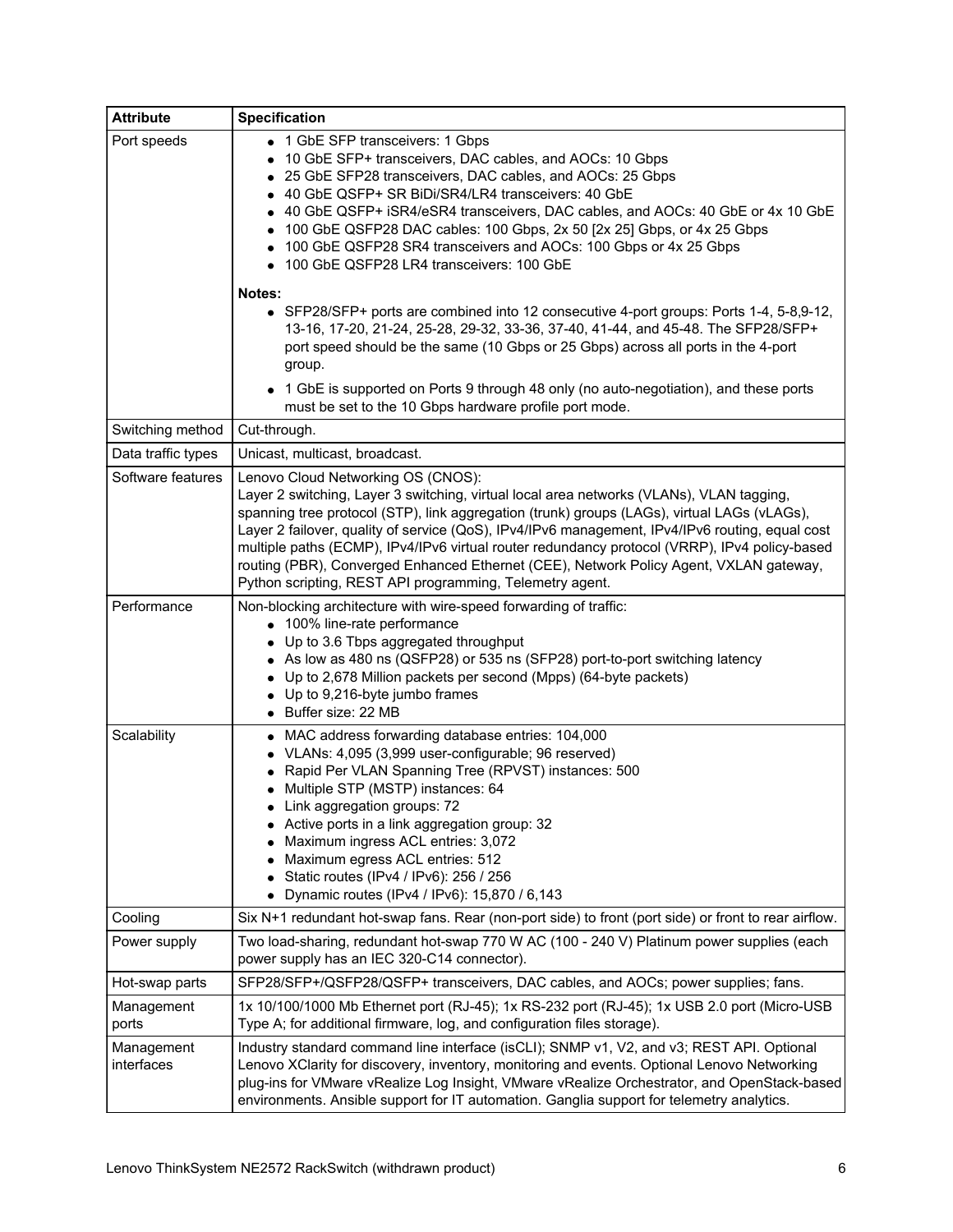| <b>Attribute</b>                     | <b>Specification</b>                                                                                                                                                                                                                                                                                                               |
|--------------------------------------|------------------------------------------------------------------------------------------------------------------------------------------------------------------------------------------------------------------------------------------------------------------------------------------------------------------------------------|
| Security features                    | Secure Shell (SSH); Secure Copy (SCP); Secure FTP (sFTP); user level security; Role-based<br>Access Control (RBAC); LDAP/LDAPS, RADIUS, and TACACS+ authentication; access control<br>lists (ACLs); secure mode; Trusted Platform Module (TPM) 1.2.                                                                                |
| Hardware<br>warranty                 | Three-year (Machine Type 7159) customer-replaceable unit and onsite limited warranty with 9x5<br>next business day terms. Optional warranty service upgrades are available through Lenovo:<br>onsite service, 24x7 coverage, 2-hour or 4-hour response time, 1-year or 2-year warranty<br>extensions, basic installation services. |
| Software<br>maintenance              | Three-year software support and subscription is included in the base warranty. Optional 1-year<br>and 2-year warranty extensions include software support and subscription.                                                                                                                                                        |
| Mean Time<br><b>Between Failures</b> | 242.685 hours MTBF.                                                                                                                                                                                                                                                                                                                |
| <b>Dimensions</b>                    | Height: 44 mm (1.7 in.); width: 441 mm (17.3 in.); depth: 487 mm (19.2 in.)                                                                                                                                                                                                                                                        |
| Weight                               | 11.4 kg (25.1 lb).                                                                                                                                                                                                                                                                                                                 |

## **Models**

The following table lists the NE2572 RackSwitch models.

Table 2. NE2572 RackSwitch models

| <b>Description</b>                                   | Part<br><b>I</b> number | <b>Machine</b><br><b>Type-Model</b> | <b>Feature</b><br>code |
|------------------------------------------------------|-------------------------|-------------------------------------|------------------------|
| Lenovo ThinkSystem NE2572 RackSwitch (Rear to Front) | l 7159E1X               | I 7159-HE3                          | AV19                   |
| Lenovo ThinkSystem NE2572 RackSwitch (Front to Rear) | 7159E2X                 | 7159-HE4                            | AV <sub>1</sub> A      |

The part numbers for the NE2572 RackSwitch models include the following items:

- One NE2572 RackSwitch with two power supplies and six fan assemblies (rear-to-front airflow or frontto-rear airflow)
- Generic Rack Mount Kit (2-post)
- Cable Kit that includes the following items:
	- DB-9 (plug) to RJ-45 (plug) serial console cable
	- Micro-USB Type A (plug) to USB Type A (jack) data cable
- *Electronic Publications Flyer*

#### **Configuration notes:**

- Power cables are not [included](#page-17-0) and must be ordered together with the switch (see Power supplies and cables for details).
- [Transceivers](#page-7-0) and cables are not included and should be ordered for the switch (see Transceivers and cables for details).

The NE2572 RackSwitch supports Features on Demand (FoD) license keys to enable additional features. The Advanced Instrumentation Tools FoD option enables access to low-level switch diagnostics for advanced troubleshooting.

The following table lists the FoD upgrade options for the NE2572 RackSwitch.

Table 3. FoD upgrade options

| <b>Description</b>                                                    | I Part number I code | Feature |
|-----------------------------------------------------------------------|----------------------|---------|
| l Lenovo ThinkSvstem NE2572 RackSwitch Advanced Instrumentation Tools | 7ZN7A04598   AXD8    |         |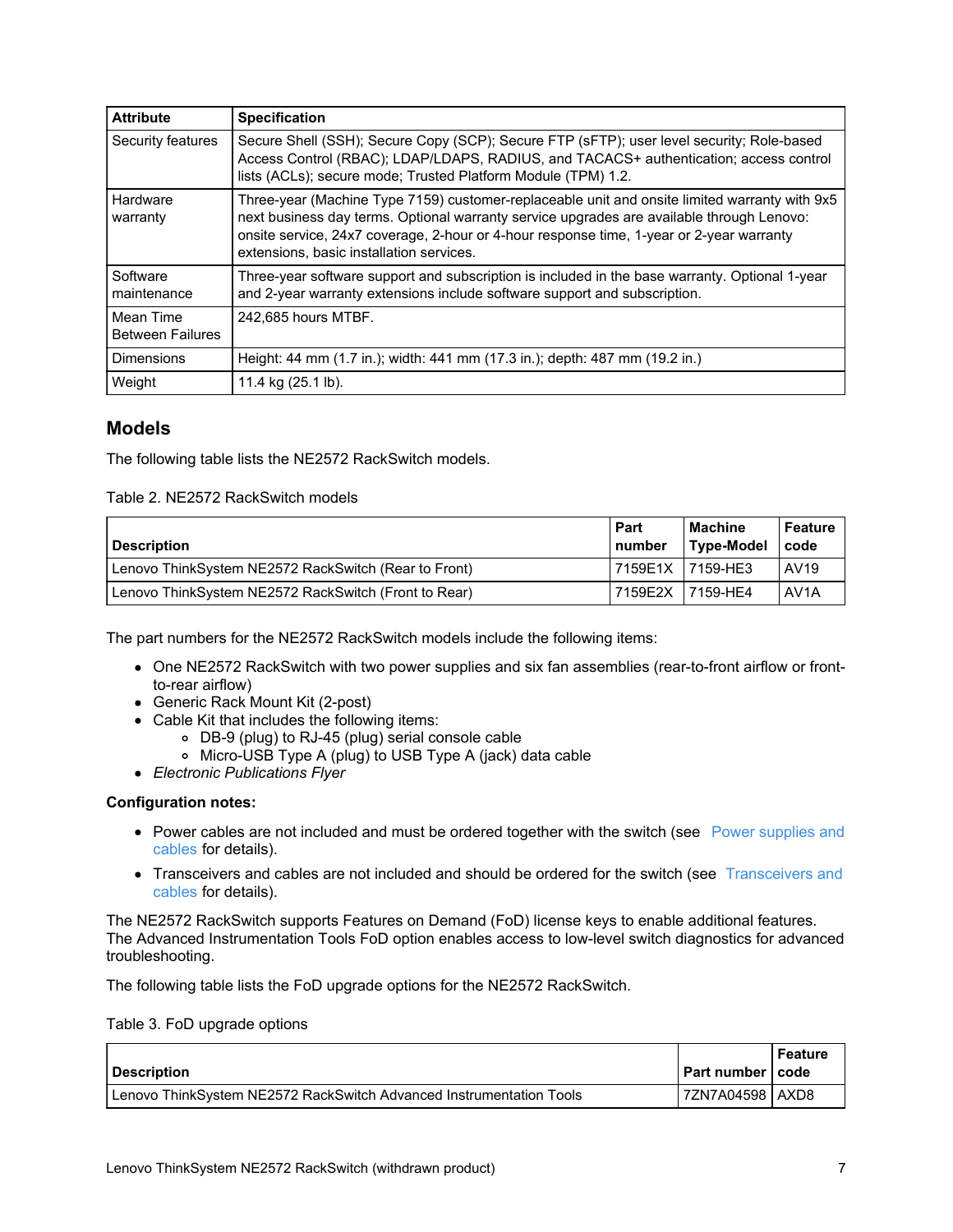#### <span id="page-7-0"></span>**Transceivers and cables**

With the flexibility of the NE2572 RackSwitch, customers can choose the following connectivity technologies:

• For 1 GbE links, customers can use SFP+ ports 9 through 48 with the 1000BASE-T SFP transceivers and RJ-45 UTP Category 5, 5E, or 6 cables for distances up to 100 meters.

For longer distances, the 1000BASE-SX transceivers can be used for distances up to 220 meters on OM1 (62.5 µ) or up to 550 meters on OM2 (50 µ) multimode fiber optic (MMF) cables. The 1000BASE-LX transceivers can be used for distances up to 10 kilometers on single-mode fiber optic (SMF) cables.

• For 10 GbE links, customers can use SFP28 ports with 10 GbE SFP+ direct-attached copper (DAC) cables for distances up to 7 meters or 10 GbE SFP+ active optical cables (AOCs) for distances up to 20 meters. The AOCs and DAC cables have SFP+ connectors on each end, and they do not need separate transceivers. For distances up to 30 meters, the 10GBASE-T SFP+ transceiver can be used with Category 6a or 7 RJ-45 UTP cables.

For longer distances, the 10GBASE-SR SFP+ transceivers can be used for up to 300 meters on OM3 or up to 400 meters on OM4 MMF cables. The 10GBASE-LR SFP+ transceivers can support distances up to 10 kilometers on SMF cables. For extended distances, the 10GBASE-ER SFP+ transceivers can support up to 40 kilometers on SMF cables.

To increase the number of available 10 GbE ports, customers can split out four 10 GbE ports for each QSFP28 port by using QSFP+ to 4x SFP+ DAC or active optical breakout cables for distances up to 5 meters. The 40GBASE-iSR4 QSFP+ transceivers can be used for distances up to 100 meters on OM3 or up to 150 meters on OM4 MMF MPO-to-LC breakout cables. For longer distances, the 40GBASE-eSR4 transceivers can be used for up to 300 meters on OM3 or up to 400 meters on OM4 MMF MPO-to-LC breakout cables.

For 25 GbE links, customers can use SFP28 ports with 25 GbE SFP28 DAC cables for distances up to 5 meters or 25 GbE SFP28 active optical cables (AOCs) for distances up to 20 meters. The AOCs and DAC cables have SFP28 connectors on each end, and they do not need separate transceivers.

For longer distances, the 25GBASE-SR SFP28 transceivers can be used for up to 70 meters on OM3 or up to 100 meters on OM4 MMF cables. The 25GBASE-LR SFP28 transceivers can support distances up to 10 kilometers with single mode fiber optic LC-LC cables.

To increase the number of available 25 GbE ports, customers can split out four 25 GbE ports for each QSFP28 port by using QSFP28 to 4x SFP28 DAC breakout cables for distances up to 5 meters or active optical breakout cables for distances up to 20 meters. For longer distances, the 100GBASE-SR4 QSFP28 transceivers can be used for up to 70 meters on OM3 or up to 100 meters on OM4 MMF MPO-to-LC breakout cables.

For 40 GbE links, customers can use QSFP28 ports with QSFP+ to QSFP+ DAC cables for distances up to 7 meters or QSFP+ to QSFP+ active optical cables for distances up to 20 meters. These DAC cables and AOCs have QSFP+ connectors on each end, and they do not need separate transceivers.

For longer distances, customers can use the 40GBASE QSFP+ bi-directional transceivers or 40GBASE-SR4/iSR4 QSFP+ transceivers for distances up to 100 meters on OM3 or up to 150 meters on OM4 MMF cables. The 40GBASE-eSR4 QSFP+ transceiver can be used for distances up to 300 meters on OM3 or up to 400 meters on OM4 MMF cables. The 40GBASE-LR4 QSFP+ transceiver can be used for distances up to 10 kilometers on SMF cables.

- For 50 GbE links, customers can split out two 50 GbE ports for each QSFP28 port by using the QSFP28-2xQSFP28 DAC breakout cables (not supplied by Lenovo).
- For 100 GbE links, customers can use QSFP28 ports with QSFP28 DAC cables for distances up to 5 meters or QSFP28 active optical cables for distances up to 20 meters. These DAC cables and AOCs have QSFP28 connectors on each end, and they do not need separate transceivers.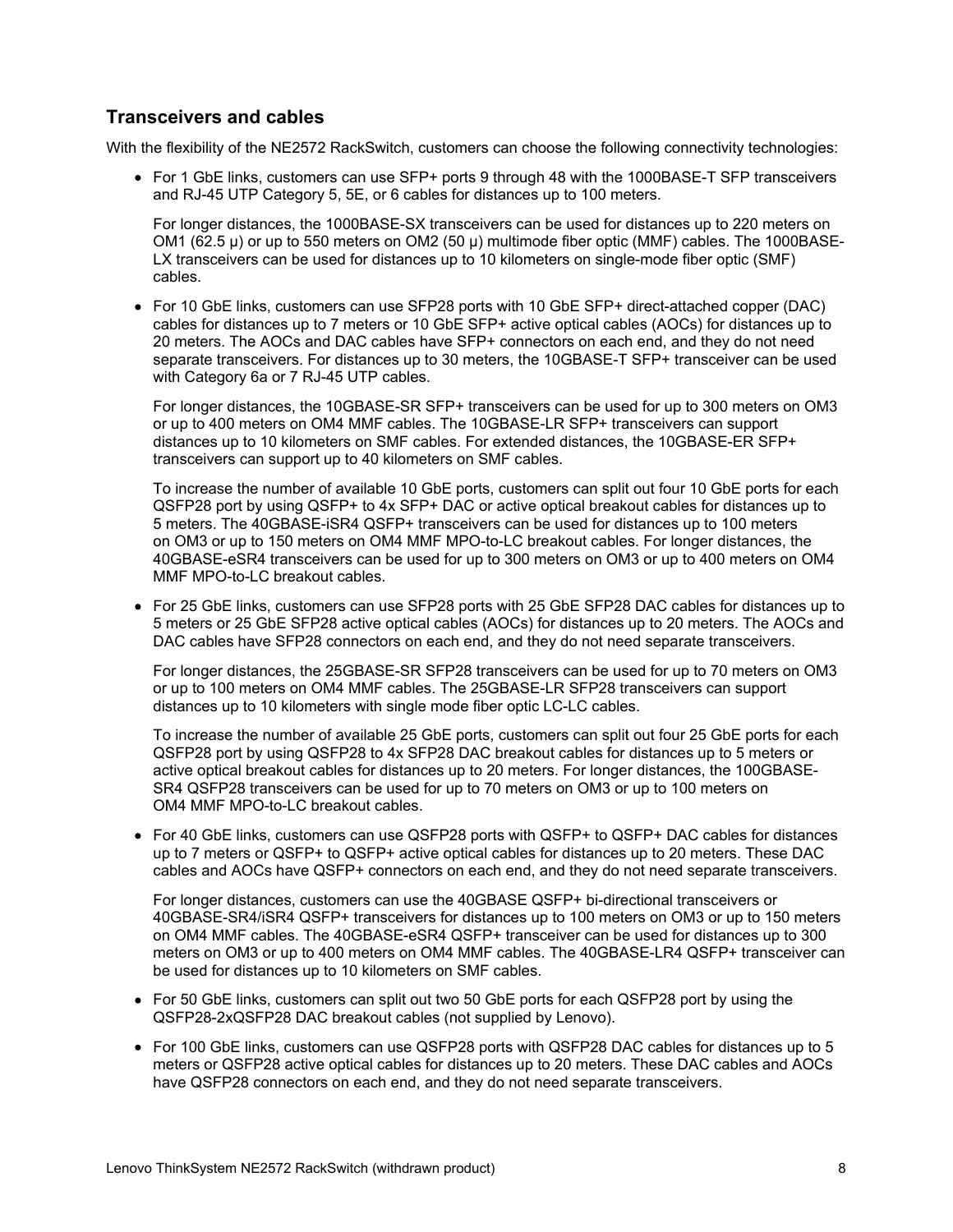For longer distances, the 100GBASE-SR4 QSFP28 transceivers support distances up to 70 meters on OM3 or up to 100 meters on OM4 MMF cables. The 100GBASE-LR4 QSFP28 transceiver can be used for distances up to 10 kilometers on SMF LC cables.

#### **Notes:**

- SFP28/SFP+ ports are combined into 12 consecutive 4-port groups: Ports 1-4, 5-8, 9-12, 13-16, 17-20, 21-24, 25-28, 29-32, 33-36, 37-40, 41-44, and 45-48. The SFP28/SFP+ port speed should be the same (10 Gbps or 25 Gbps) across all ports in the 4-port group.
- 1 GbE is supported on Ports 9 through 48 only (no auto-negotiation), and these ports must be set to the 10 Gbps hardware profile port mode.

The following table lists the supported cables and transceivers.

|  |  | Table 4. Supported transceivers and cables |  |
|--|--|--------------------------------------------|--|
|--|--|--------------------------------------------|--|

| <b>Description</b>                                                                                  | Part number     | code              | Feature Maximum<br>quantity |
|-----------------------------------------------------------------------------------------------------|-----------------|-------------------|-----------------------------|
| SFP transceivers - 1 GbE                                                                            |                 |                   |                             |
|                                                                                                     |                 |                   |                             |
| Lenovo 1000BASE-T (RJ-45) SFP Transceiver (no 10/100 Mbps support)                                  | 00FE333         | A5DL              | 40                          |
| Lenovo 1000BASE-SX SFP Transceiver                                                                  | 81Y1622         | 3269              | 40                          |
| Lenovo 1000BASE-LX SFP Transceiver                                                                  | 90Y9424         | A <sub>1</sub> PN | 40                          |
| UTP Category 5E cables for 1 GbE SFP RJ-45 transceivers and 1 GbE RJ-45 management ports            |                 |                   |                             |
| 0.6m Green Cat5e Cable                                                                              | 40K5563         | 3796              | 41                          |
| 1.5m Blue Cat5e Cable                                                                               | 40K8785         | 3802              | 41                          |
| 1.5m Green Cat5e Cable                                                                              | 40K5643         | 3797              | 41                          |
| 3m Blue Cat5e Cable                                                                                 | 40K5581         | 3803              | 41                          |
| 3m Green Cat5e Cable                                                                                | 40K5793         | 3798              | 41                          |
| 3m Yellow Cat5e Cable                                                                               | 40K8957         | 3793              | 41                          |
| 10m Blue Cat5e Cable                                                                                | 40K8927         | 3804              | 41                          |
| 10m Green Cat5e Cable                                                                               | 40K5794         | 3799              | 41                          |
| 25m Blue Cat5e Cable                                                                                | 40K8930         | 3805              | 41                          |
| 25m Green Cat5e Cable                                                                               | 40K8869         | 3800              | 41                          |
| SFP+ transceivers - 10 GbE                                                                          |                 |                   |                             |
| Lenovo Dual Rate 1/10Gb SX/SR SFP+ Transceiver (no 1 Gb support)                                    | 00MY034         | <b>ATTJ</b>       | 48                          |
| Lenovo 10Gb SFP+ SR Transceiver (10GBASE-SR)                                                        | 46C3447         | 5053              | 48                          |
| Lenovo 10Gb SFP+ LR Transceiver (10GBASE-LR)                                                        | 90Y9412         | A <sub>1</sub> PM | 48                          |
| Lenovo 10GBASE-LR SFP+ Transceiver                                                                  | 00FE331         | B <sub>0</sub> RJ | 48                          |
| Lenovo 10Gb SFP+ ER Transceiver (10GBASE-ER)                                                        | 90Y9415         | A1PP              | 48                          |
| Lenovo 10GBASE-T SFP+ Transceiver                                                                   | 7G17A03130 AVV1 |                   | 48                          |
| OM3 cables for 1 GbE SX SFP, 10 GbE SR SFP+, 25 GbE SR SFP28, and 40 GbE SR QSFP+ BiDi transceivers |                 |                   |                             |
| Lenovo 0.5m LC-LC OM3 MMF Cable                                                                     | 00MN499         | ASR <sub>5</sub>  | 54                          |
| Lenovo 1m LC-LC OM3 MMF Cable                                                                       | 00MN502         | ASR <sub>6</sub>  | 54                          |
| Lenovo 3m LC-LC OM3 MMF Cable                                                                       | 00MN505         | ASR7              | 54                          |
| Lenovo 5m LC-LC OM3 MMF Cable                                                                       | 00MN508         | ASR <sub>8</sub>  | 54                          |
| Lenovo 10m LC-LC OM3 MMF Cable                                                                      | 00MN511         | ASR9              | 54                          |
| Lenovo 15m LC-LC OM3 MMF Cable                                                                      | 00MN514         | <b>ASRA</b>       | 54                          |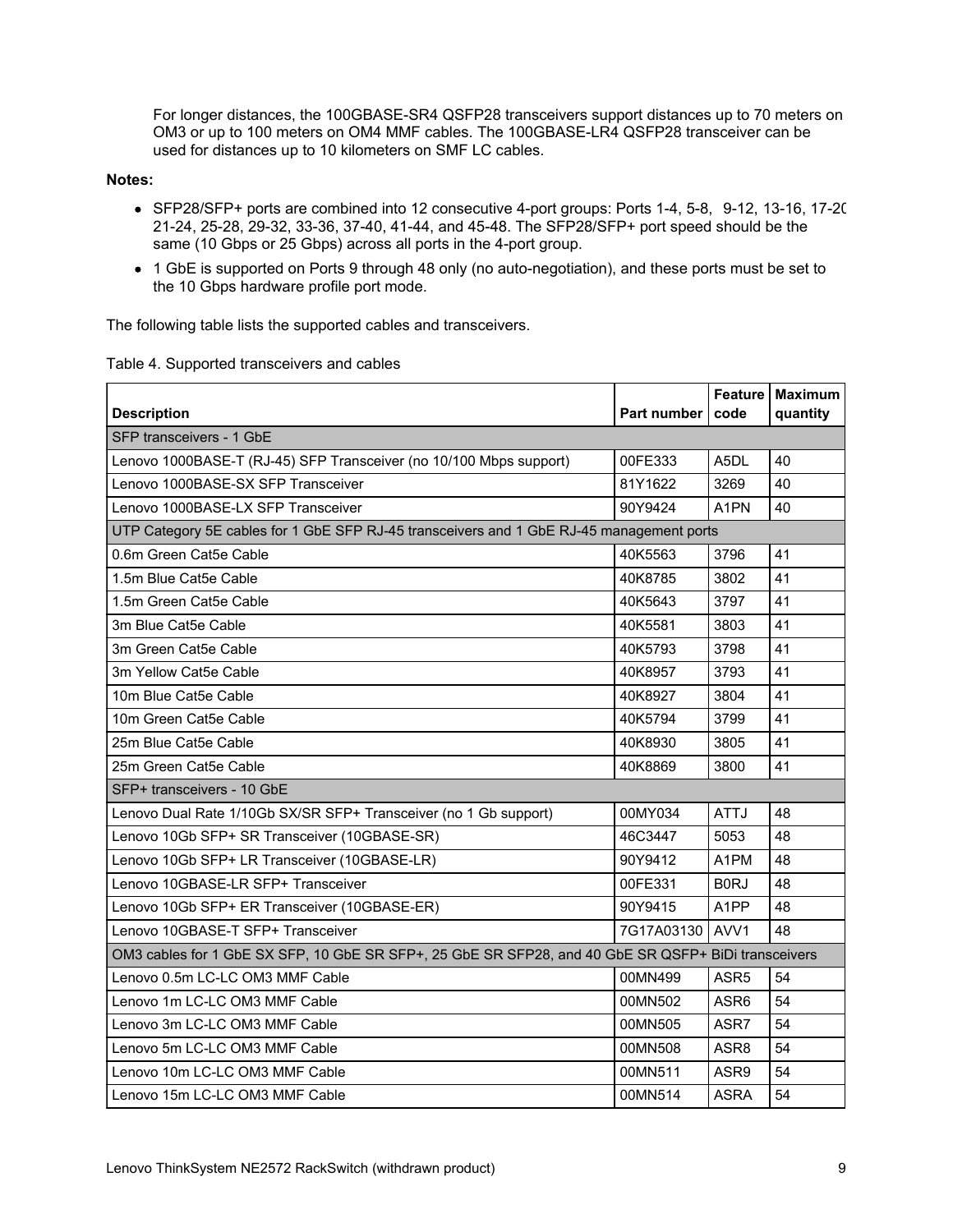|                                                                                                          | Part number | <b>Feature</b><br>code        | <b>Maximum</b><br>quantity |
|----------------------------------------------------------------------------------------------------------|-------------|-------------------------------|----------------------------|
| <b>Description</b><br>Lenovo 25m LC-LC OM3 MMF Cable                                                     | 00MN517     | <b>ASRB</b>                   | 54                         |
| Lenovo 30m LC-LC OM3 MMF Cable                                                                           | 00MN520     | <b>ASRC</b>                   | 54                         |
|                                                                                                          |             |                               |                            |
| OM4 cables for 1 GbE SX SFP, 10 GbE SR SFP+, 25 GbE SR SFP28, and 40 GbE SR QSFP+ BiDi transceivers      |             |                               |                            |
| Lenovo 0.5m LC-LC OM4 MMF Cable                                                                          | 4Z57A10845  | <b>B2P9</b>                   | 54                         |
| Lenovo 1m LC-LC OM4 MMF Cable                                                                            | 4Z57A10846  | B <sub>2</sub> PA             | 54                         |
| Lenovo 3m LC-LC OM4 MMF Cable                                                                            | 4Z57A10847  | B <sub>2</sub> P <sub>B</sub> | 54                         |
| Lenovo 5m LC-LC OM4 MMF Cable                                                                            | 4Z57A10848  | B <sub>2</sub> PC             | 54                         |
| Lenovo 10m LC-LC OM4 MMF Cable                                                                           | 4Z57A10849  | B <sub>2</sub> PD             | 54                         |
| Lenovo 15m LC-LC OM4 MMF Cable                                                                           | 4Z57A10850  | B <sub>2</sub> PE             | 54                         |
| Lenovo 25m LC-LC OM4 MMF Cable                                                                           | 4Z57A10851  | B <sub>2</sub> PF             | 54                         |
| Lenovo 30m LC-LC OM4 MMF Cable                                                                           | 4Z57A10852  | B <sub>2</sub> P <sub>G</sub> | 54                         |
| UTP Category 6 cables for 1 GbE SFP and 10 GbE SFP+ RJ-45 transceivers, and 1 GbE RJ-45 management ports |             |                               |                            |
| 10m Cat6 Blue Cable                                                                                      | 90Y3721     | A1MU                          | 41                         |
| 10m Cat6 Green Cable                                                                                     | 90Y3718     | A1MT                          | 41                         |
| 10m Cat6 Yellow Cable                                                                                    | 90Y3715     | A <sub>1</sub> M <sub>S</sub> | 41                         |
| 25m Cat6 Blue Cable                                                                                      | 90Y3730     | A1MX                          | 41                         |
| 25m Cat6 Green Cable                                                                                     | 90Y3727     | A1MW                          | 41                         |
| 25m Cat6 Yellow Cable                                                                                    | 90Y3724     | A1MV                          | 41                         |
| SFP+ active optical cables - 10 GbE                                                                      |             |                               |                            |
| Lenovo 1m SFP+ to SFP+ Active Optical Cable                                                              | 00YL634     | <b>ATYX</b>                   | 48                         |
| Lenovo 3m SFP+ to SFP+ Active Optical Cable                                                              | 00YL637     | <b>ATYY</b>                   | 48                         |
| Lenovo 5m SFP+ to SFP+ Active Optical Cable                                                              | 00YL640     | ATYZ                          | 48                         |
| Lenovo 7m SFP+ to SFP+ Active Optical Cable                                                              | 00YL643     | ATZ0                          | 48                         |
| Lenovo 15m SFP+ to SFP+ Active Optical Cable                                                             | 00YL646     | ATZ1                          | 48                         |
| Lenovo 20m SFP+ to SFP+ Active Optical Cable                                                             | 00YL649     | ATZ <sub>2</sub>              | 48                         |
| SFP+ passive direct-attach copper cables - 10 GbE                                                        |             |                               |                            |
| Lenovo 0.5m Passive SFP+ DAC Cable                                                                       | 00D6288     | A3RG                          | 48                         |
| Lenovo 1m Passive SFP+ DAC Cable                                                                         | 90Y9427     | A <sub>1</sub> PH             | 48                         |
| Lenovo 1.5m Passive SFP+ DAC Cable                                                                       | 00AY764     | A51N                          | 48                         |
| Lenovo 2m Passive SFP+ DAC Cable                                                                         | 00AY765     | A51P                          | 48                         |
| Lenovo 3m Passive SFP+ DAC Cable                                                                         | 90Y9430     | A <sub>1</sub> PJ             | 48                         |
| Lenovo 5m Passive SFP+ DAC Cable                                                                         | 90Y9433     | A1PK                          | 48                         |
| Lenovo 7m Passive SFP+ DAC Cable                                                                         | 00D6151     | A3RH                          | 48                         |
| SFP+ active direct-attach copper cables - 10 GbE                                                         |             |                               |                            |
| Lenovo 1m Active DAC SFP+ Cable                                                                          | 00VX111     | AT <sub>2</sub> R             | 48                         |
| Lenovo 3m Active DAC SFP+ Cable                                                                          | 00VX114     | AT <sub>2</sub> S             | 48                         |
| Lenovo 5m Active DAC SFP+ Cable                                                                          | 00VX117     | AT2T                          | 48                         |
| SFP28 transceivers - 25 GbE                                                                              |             |                               |                            |
| Lenovo 25GBASE-SR SFP28 Transceiver                                                                      | 7G17A03537  | AV1B                          | 48                         |
| Lenovo 25GBASE-LR SFP28 Transceiver                                                                      | 7G17A03538  | AV <sub>1</sub> C             | 48                         |
| SFP28 active optical cables - 25 GbE                                                                     |             |                               |                            |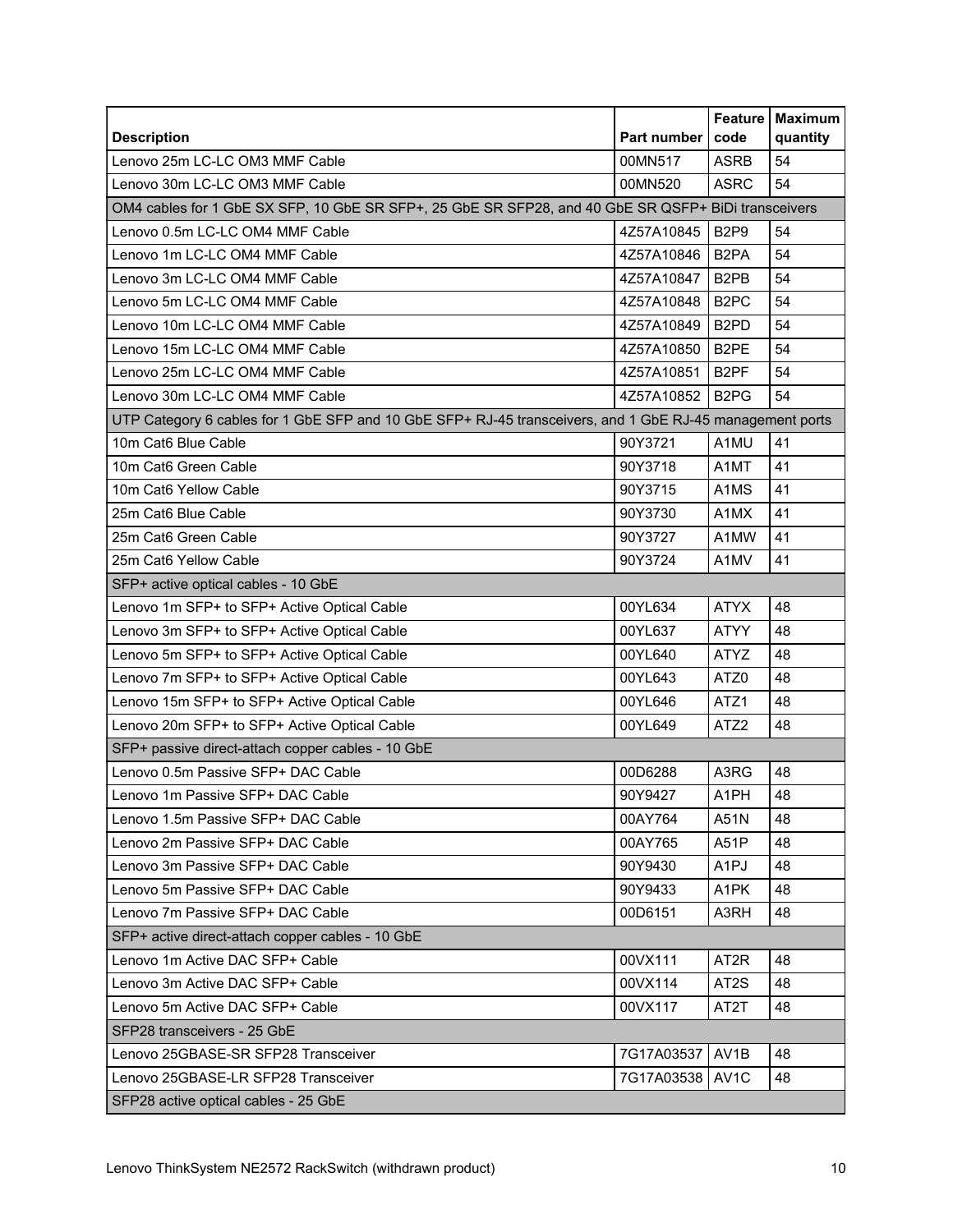<span id="page-10-0"></span>

| <b>Description</b>                                              | Part number | <b>Feature</b><br>code | <b>Maximum</b><br>quantity |
|-----------------------------------------------------------------|-------------|------------------------|----------------------------|
| Lenovo 3m 25G SFP28 Active Optical Cable                        | 7Z57A03541  | AV1F                   | 48                         |
| Lenovo 5m 25G SFP28 Active Optical Cable                        | 7Z57A03542  | AV <sub>1</sub> G      | 48                         |
| Lenovo 10m 25G SFP28 Active Optical Cable                       | 7Z57A03543  | AV1H                   | 48                         |
| Lenovo 15m 25G SFP28 Active Optical Cable                       | 7Z57A03544  | AV1J                   | 48                         |
| Lenovo 20m 25G SFP28 Active Optical Cable                       | 7Z57A03545  | AV1K                   | 48                         |
| SFP28 passive direct-attach copper cables - 25 GbE              |             |                        |                            |
| Lenovo 1m Passive 25G SFP28 DAC Cable                           | 7Z57A03557  | AV1W                   | 48                         |
| Lenovo 3m Passive 25G SFP28 DAC Cable                           | 7Z57A03558  | AV1X                   | 48                         |
| Lenovo 5m Passive 25G SFP28 DAC Cable                           | 7Z57A03559  | AV1Y                   | 48                         |
| QSFP28 to SFP28 adapter                                         |             |                        |                            |
| Mellanox 100G QSFP28 to 25G SFP28 Cable Adapter                 | 4G17A10853  | <b>B306</b>            | 6                          |
| QSFP+ transceivers - 40 GbE                                     |             |                        |                            |
| Lenovo 40GBASE QSFP+ Bi-Directional Transceiver                 | 00YL631     | <b>ATYW</b>            | 6                          |
| Lenovo 40GBASE-SR4 QSFP+ Transceiver                            | 49Y7884     | A <sub>1</sub> DR      | 6                          |
| Lenovo 40GBASE-iSR4 QSFP+ Transceiver                           | 00D9865     | <b>ASTM</b>            | 6                          |
| Lenovo 40GBASE-eSR4 QSFP+ Transceiver                           | 00FE325     | A5U9                   | $6\phantom{1}$             |
| Lenovo 40GBASE-LR4 QSFP+ Transceiver                            | 00D6222     | A3NY                   | 6                          |
| Optical cables for 40 GbE QSFP+ SR4/iSR4/eSR4 transceivers      |             |                        |                            |
| Lenovo 10m QSFP+ MPO-MPO OM3 MMF Cable                          | 00VX003     | AT <sub>2U</sub>       | 6                          |
| Lenovo 30m QSFP+ MPO-MPO OM3 MMF Cable                          | 00VX005     | AT <sub>2V</sub>       | 6                          |
| Optical breakout cables for 40 GbE QSFP+ iSR4/eSR4 transceivers |             |                        |                            |
| Lenovo 1m MPO-4xLC OM3 MMF Breakout Cable                       | 00FM412     | A5UA                   | $6\phantom{a}$             |
| Lenovo 3m MPO-4xLC OM3 MMF Breakout Cable                       | 00FM413     | A5UB                   | 6                          |
| Lenovo 5m MPO-4xLC OM3 MMF Breakout Cable                       | 00FM414     | A5UC                   | 6                          |
| QSFP+ active optical cables - 40 GbE                            |             |                        |                            |
| Lenovo 3m QSFP+ to QSFP+ Active Optical Cable                   | 00YL652     | ATZ3                   | 6                          |
| Lenovo 5m QSFP+ to QSFP+ Active Optical Cable                   | 00YL655     | ATZ4                   | 6                          |
| Lenovo 7m QSFP+ to QSFP+ Active Optical Cable                   | 00YL658     | ATZ5                   | $\,6\,$                    |
| Lenovo 15m QSFP+ to QSFP+ Active Optical Cable                  | 00YL661     | ATZ6                   | $\,6\,$                    |
| Lenovo 20m QSFP+ to QSFP+ Active Optical Cable                  | 00YL664     | ATZ7                   | $\,6\,$                    |
| QSFP+ active optical breakout cables - 40 GbE to 4x10 GbE       |             |                        |                            |
| Lenovo 1m QSFP+ to 4xSFP+ Active Optical Cable                  | 00YL667     | ATZ8                   | $\,6\,$                    |
| Lenovo 3m QSFP+ to 4xSFP+ Active Optical Cable                  | 00YL670     | ATZ9                   | 6                          |
| Lenovo 5m QSFP+ to 4xSFP+ Active Optical Cable                  | 00YL673     | <b>ATZA</b>            | 6                          |
| QSFP+ passive direct-attach copper cables - 40 GbE              |             |                        |                            |
| Lenovo 1m Passive QSFP+ DAC Cable                               | 49Y7890     | A <sub>1</sub> DP      | 6                          |
| Lenovo 3m Passive QSFP+ DAC Cable                               | 49Y7891     | A1DQ                   | 6                          |
| Lenovo 5m Passive QSFP+ DAC Cable                               | 00D5810     | A2X8                   | 6                          |
| Lenovo 7m Passive QSFP+ DAC Cable                               | 00D5813     | A2X9                   | 6                          |
| QSFP+ passive copper breakout cables - 40 GbE to 4x 10 GbE      |             |                        |                            |
| Lenovo 1m Passive QSFP+ to SFP+ Breakout DAC Cable              | 49Y7886     | A <sub>1</sub> DL      | 6                          |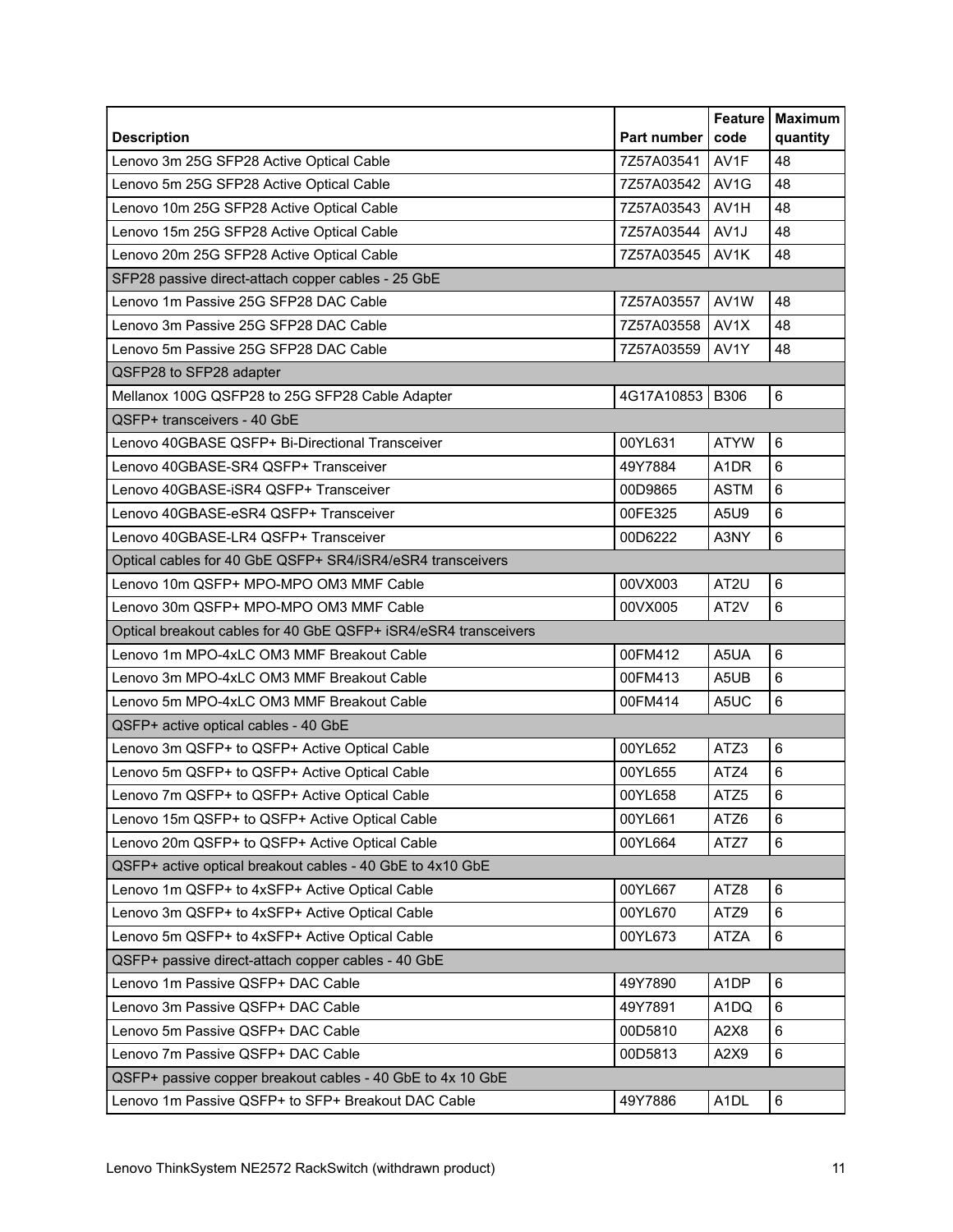|                                                              |             | Feature           | <b>Maximum</b>      |
|--------------------------------------------------------------|-------------|-------------------|---------------------|
| <b>Description</b>                                           | Part number | code              | quantity            |
| Lenovo 3m Passive QSFP+ to SFP+ Breakout DAC Cable           | 49Y7887     | A1DM              | 6<br>$6\phantom{a}$ |
| Lenovo 5m Passive QSFP+ to SFP+ Breakout DAC Cable           | 49Y7888     | A <sub>1</sub> DN |                     |
| QSFP28 transceivers - 100 GbE                                |             |                   |                     |
| Lenovo 100GBASE-SR4 QSFP28 Transceiver                       | 7G17A03539  | AV <sub>1</sub> D | 6                   |
| Lenovo 100GBASE-LR4 QSFP28 Transceiver                       | 7G17A03540  | AV1E              | $6\phantom{a}$      |
| Optical cables for 100 GbE QSFP28 SR4 transceivers           |             |                   |                     |
| Lenovo 5m MPO-MPO OM4 MMF Cable                              | 7Z57A03567  | AV25              | 6                   |
| Lenovo 7m MPO-MPO OM4 MMF Cable                              | 7Z57A03568  | AV26              | 6                   |
| Lenovo 10m MPO-MPO OM4 MMF Cable                             | 7Z57A03569  | AV27              | 6                   |
| Lenovo 15m MPO-MPO OM4 MMF Cable                             | 7Z57A03570  | <b>AV28</b>       | 6                   |
| Lenovo 20m MPO-MPO OM4 MMF Cable                             | 7Z57A03571  | AV29              | 6                   |
| Lenovo 30m MPO-MPO OM4 MMF Cable                             | 7Z57A03572  | AV <sub>2</sub> A | $6\phantom{a}$      |
| Optical breakout cables for 100 GbE QSFP28 SR4 transceivers  |             |                   |                     |
| Lenovo 1m MPO-4xLC Breakout OM4 MMF Cable                    | 7Z57A03573  | AV2B              | $6\phantom{1}$      |
| Lenovo 3m MPO-4xLC Breakout OM4 MMF Cable                    | 7Z57A03574  | AV <sub>2</sub> C | 6                   |
| Lenovo 5m MPO-4xLC Breakout OM4 MMF Cable                    | 7Z57A03575  | AV2D              | $6\phantom{1}$      |
| QSFP28 active optical cables - 100 GbE                       |             |                   |                     |
| Lenovo 1m 100G QSFP28 Active Optical Cable                   | 4Z57A10844  | B <sub>2</sub> UZ | $6\phantom{1}$      |
| Lenovo 3m 100G QSFP28 Active Optical Cable                   | 7Z57A03546  | AV <sub>1</sub> L | 6                   |
| Lenovo 5m 100G QSFP28 Active Optical Cable                   | 7Z57A03547  | AV1M              | $6\phantom{1}$      |
| Lenovo 10m 100G QSFP28 Active Optical Cable                  | 7Z57A03548  | AV <sub>1</sub> N | 6                   |
| Lenovo 15m 100G QSFP28 Active Optical Cable                  | 7Z57A03549  | AV1P              | 6                   |
| Lenovo 20m 100G QSFP28 Active Optical Cable                  | 7Z57A03550  | AV <sub>1</sub> Q | 6                   |
| QSFP28 active optical breakout cables - 100 GbE to 4x 25 GbE |             |                   |                     |
| Lenovo 3m 100G to 4x25G Breakout Active Optical Cable        | 7Z57A03551  | AV1R              | $\,6\,$             |
| Lenovo 5m 100G to 4x25G Breakout Active Optical Cable        | 7Z57A03552  | AV <sub>1</sub> S | 6                   |
| Lenovo 10m 100G to 4x25G Breakout Active Optical Cable       | 7Z57A03553  | AV1T              | 6                   |
| Lenovo 15m 100G to 4x25G Breakout Active Optical Cable       | 7Z57A03554  | AV1U              | $\,6\,$             |
| Lenovo 20m 100G to 4x25G Breakout Active Optical Cable       | 7Z57A03555  | AV1V              | $\,6\,$             |
| QSFP28 direct attach copper cables - 100 GbE                 |             |                   |                     |
| Lenovo 1m Passive 100G QSFP28 DAC Cable                      | 7Z57A03561  | AV1Z              | 6                   |
| Lenovo 3m Passive 100G QSFP28 DAC Cable                      | 7Z57A03562  | AV20              | 6                   |
| Lenovo 5m Passive 100G QSFP28 DAC Cable                      | 7Z57A03563  | AV21              | 6                   |
| QSFP28 direct attach copper breakout cables - 100 GbE        |             |                   |                     |
| Lenovo 1m 100G QSFP28 to 4x25G SFP28 Breakout DAC Cable      | 7Z57A03564  | AV22              | 6                   |
| Lenovo 3m 100G QSFP28 to 4x25G SFP28 Breakout DAC Cable      | 7Z57A03565  | AV23              | 6                   |
| Lenovo 5m 100G QSFP28 to 4x25G SFP28 Breakout DAC Cable      | 7Z57A03566  | AV24              | 6                   |

The network cables that can be used with the switch are listed in the following table.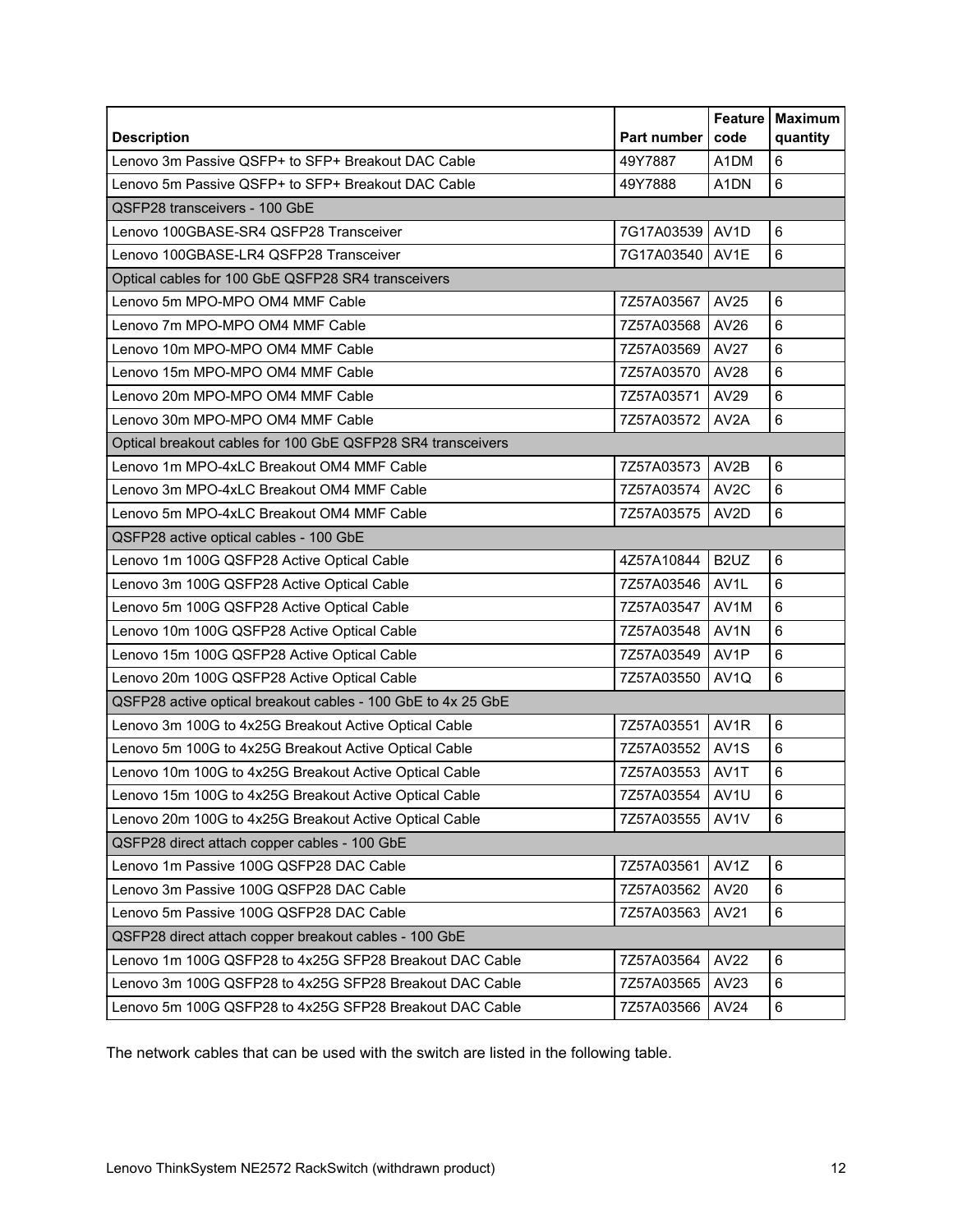| Table 5. NE2572 RackSwitch network cabling requirements |  |  |
|---------------------------------------------------------|--|--|
|                                                         |  |  |

| <b>Transceiver</b>                                    | <b>Standard</b>           | Cable                                                                                                                                                                                                                  | <b>Connector</b>  |
|-------------------------------------------------------|---------------------------|------------------------------------------------------------------------------------------------------------------------------------------------------------------------------------------------------------------------|-------------------|
| 1 Gb Ethernet                                         |                           |                                                                                                                                                                                                                        |                   |
| 1Gb RJ-45 SFP<br>(00FE333)                            | 1000BASE-T                | Up to 25 m with UTP Category 5E or 6 cables supplied by<br>Lenovo (see Table 4); UTP Category 5, 5E, or 6 cables up<br>to 100 meters                                                                                   | <b>RJ-45</b>      |
| 1Gb SX SFP (81Y1622)                                  | 1000BASE-SX               | Up to 30 m with fiber optic cables supplied by Lenovo (see<br>Table 4); up to 550 m with 50 $\mu$ OM2 or up to 220 m with<br>62.5 µ OM1 multimode fiber optic cables                                                   | LC                |
| 1Gb LX SFP (90Y9424)                                  | 1000BASE-LX               | 1310 nm single-mode fiber optic cable up to 10 km                                                                                                                                                                      | LC                |
| 10 Gb Ethernet                                        |                           |                                                                                                                                                                                                                        |                   |
| 10Gb SR SFP+<br>(46C3447)<br>1/10Gb SFP+<br>(00MY034) | 10GBASE-SR                | Up to 30 m with fiber optic cables supplied by Lenovo (see<br>Table 4); up to 300 m with OM3 or up to 400 m with OM4<br>multimode fiber optic cables                                                                   | LC                |
| 10Gb LR SFP+<br>(90Y9412, 00FE331)                    | 10GBASE-LR                | 1310 nm single-mode fiber optic cable up to 10 km                                                                                                                                                                      | LC                |
| 10Gb ER SFP+<br>(90Y9415)                             | 10GBASE-ER                | 1310 nm single-mode fiber optic cable up to 40 km                                                                                                                                                                      | LC                |
| 10Gb RJ-45 SFP+<br>(7G17A03130)                       | 10GBASE-T                 | Up to 25 m with UTP Category 6 cables supplied by<br>Lenovo (see Table 4); UTP Category 6a or 7 up to 30<br>meters                                                                                                     | <b>RJ-45</b>      |
| Active optical cable                                  | 10GBASE-SR                | SFP+ active optical cables up to 20 m (seeTable 4)                                                                                                                                                                     | SFP+              |
| Direct attach copper<br>cable                         | 10GSFP+Cu                 | SFP+ DAC cables up to 7 m (seeTable 4)                                                                                                                                                                                 | SFP+              |
| 25 Gb Ethernet                                        |                           |                                                                                                                                                                                                                        |                   |
| 25Gb SR SFP28<br>(7G17A03537)                         | 25GBASE-SR                | Up to 30 m with fiber optic cables supplied by Lenovo (see<br>Table 4); up to 70 m with OM3 or up to 100 m with OM4<br>multimode fiber optic cables                                                                    | LC                |
| 25Gb LR SFP28<br>(7G17A03538)                         | 25GBASE-LR                | 1310 nm SMF LC-LC cable up to 10 km                                                                                                                                                                                    | LC                |
| Active optical cable                                  | 25GBASE-SR                | SFP28 active optical cables up to 20 m (seeTable 4)                                                                                                                                                                    | SFP <sub>28</sub> |
| Direct attach copper<br>cable                         | 25GBASE-CR                | SFP28 DAC cables up to 5 m (see Table 4)                                                                                                                                                                               | SFP <sub>28</sub> |
| 40 Gb Ethernet                                        |                           |                                                                                                                                                                                                                        |                   |
| 40Gb SR QSFP+ BiDi<br>(00YL631)                       | 40GBASE-SR<br><b>BiDi</b> | Up to 30 m with fiber optic cables supplied by Lenovo (see<br>Table 4); up to 100 m with OM3 or up to 150 m with OM4<br>multimode fiber optic cables                                                                   | LC                |
| 40Gb SR4 QSFP+<br>(49Y7884)                           | 40GBASE-SR4               | Up to 30 m with MPO-MPO fiber optic cables supplied by<br>Lenovo (see Table 4); support for up to 100 m with OM3 or<br>up to 150 m with OM4 multimode fiber optic cables                                               | <b>MPO</b>        |
| 40Gb iSR4 QSFP+<br>(00D9865)                          | 40GBASE-SR4               | Up to 30 m with MPO-MPO fiber optic cables or up to 5 m<br>with MPO-4xLC breakout cables supplied by Lenovo (see<br>Table 4); support for up to 100 m with OM3 or up to 150 m<br>with OM4 multimode fiber optic cables | <b>MPO</b>        |
| 40Gb eSR4 QSFP+<br>(00FE325)                          | 40GBASE-SR4               | Up to 30 m with MPO-MPO fiber optic cables or up to 5m<br>with MPO-4xLC breakout cables supplied by Lenovo (see<br>Table 4); support for up to 300 m with OM3 or up to 400 m<br>with OM4 multimode fiber optic cables  | <b>MPO</b>        |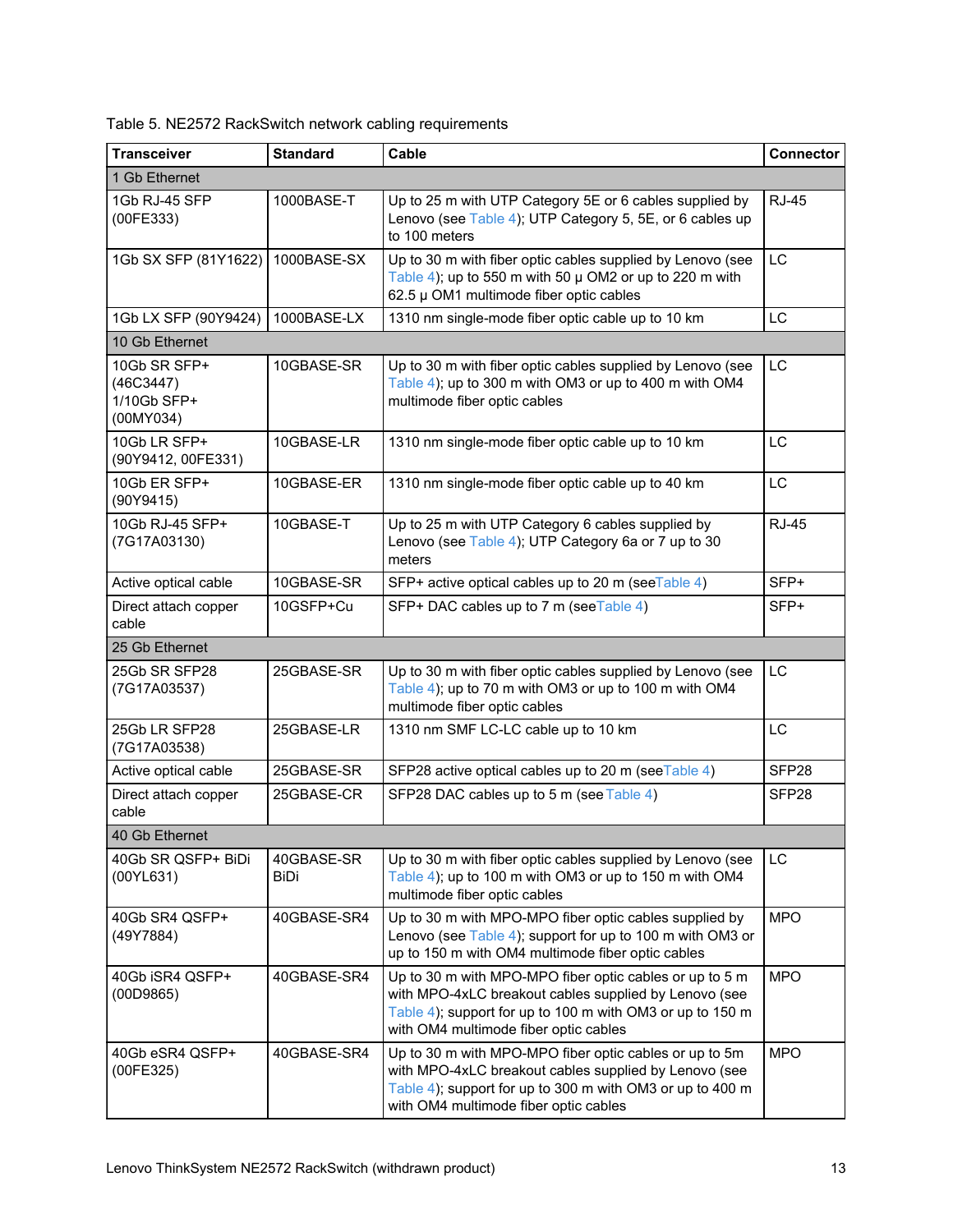| <b>Transceiver</b>               | <b>Standard</b>            | Cable                                                                                                                                                                                                     | <b>Connector</b>      |
|----------------------------------|----------------------------|-----------------------------------------------------------------------------------------------------------------------------------------------------------------------------------------------------------|-----------------------|
| 40Gb LR4 QSFP+<br>(00D6222)      | 40GBASE-LR4                | 1310 nm single-mode fiber optic cable up to 10 km                                                                                                                                                         | <b>LC</b>             |
| Active optical cable             | 40GBASE-SR4                | QSFP+ to QSFP+ active optical cables up to 20 m; QSFP+<br>to 4x SFP+ active optical break-out cables up to 5 m for 4x<br>10 GbE SFP+ connections out of a 40 GbE port (see Table<br>4)                    | QSFP+                 |
| Direct attach copper<br>cable    | 40GBASE-CR4                | QSFP+ to QSFP+ DAC cables up to 7 m; QSFP+ to<br>4x SFP+ DAC break-out cables up to 5 m for 4x 10 GbE<br>SFP+ connections out of a 40 GbE port (see Table 4)                                              | QSFP+                 |
| 50 Gb (2x 25 Gb) Ethernet        |                            |                                                                                                                                                                                                           |                       |
| Direct attach copper<br>cable    | 25G/50G Eth.<br>Consortium | QSFP28 to 2x QSFP28 DAC breakout cables (not supplied<br>by Lenovo)                                                                                                                                       | QSFP28                |
| 100 Gb Ethernet                  |                            |                                                                                                                                                                                                           |                       |
| 100Gb SR4 QSFP28<br>(7G17A03539) | 100GBASE-SR4               | Up to 30 m with MPO-MPO fiber optic cables or up to 5 m<br>with MPO-4xLC breakout cables supplied by Lenovo (see<br>Table 4); up to 70 m with OM3 or up to 100 m with OM4<br>multimode fiber optic cables | <b>MPO</b>            |
| 100Gb LR4 QSFP28<br>(7G17A03540) | 100GBASE-LR4               | 1310 nm single-mode fiber optic cable up to 10 km                                                                                                                                                         | <b>LC</b>             |
| Active optical cable             | 100GBASE-SR4               | QSFP28 to QSFP28 active optical cables up to 20 m;<br>QSFP28 to 4x SFP28 active optical breakout cables up to<br>20 m for 4x 25 GbE connections out of a 100 GbE port<br>(see Table 4)                    | QSFP28                |
| Direct attach copper<br>cable    | 100GBASE-CR4               | QSFP28 to QSFP28 DAC cables up to 5 m; QSFP28 to 4x<br>SFP28 DAC breakout cables up to 5 m for 4x 25 GbE<br>connections out of a 100 GbE port (see Table 4)                                               | QSFP28                |
| Management ports                 |                            |                                                                                                                                                                                                           |                       |
| 1 GbE port                       | 1000BASE-T                 | Up to 25 m with UTP Category 5E or 6 cables supplied by<br>Lenovo (see Table 4); UTP Category 5, 5E, or 6 cables up<br>to 100 meters                                                                      | <b>RJ-45</b>          |
| RJ-45 serial port                | <b>RS-232</b>              | DB-9 to RJ-45 cable (comes with the switch)                                                                                                                                                               | <b>RJ-45</b>          |
| Micro-USB port                   | <b>USB 2.0</b>             | Micro-USB (Type A) to USB (Type A) cable (comes with<br>the switch)                                                                                                                                       | Micro-USB<br>(Type A) |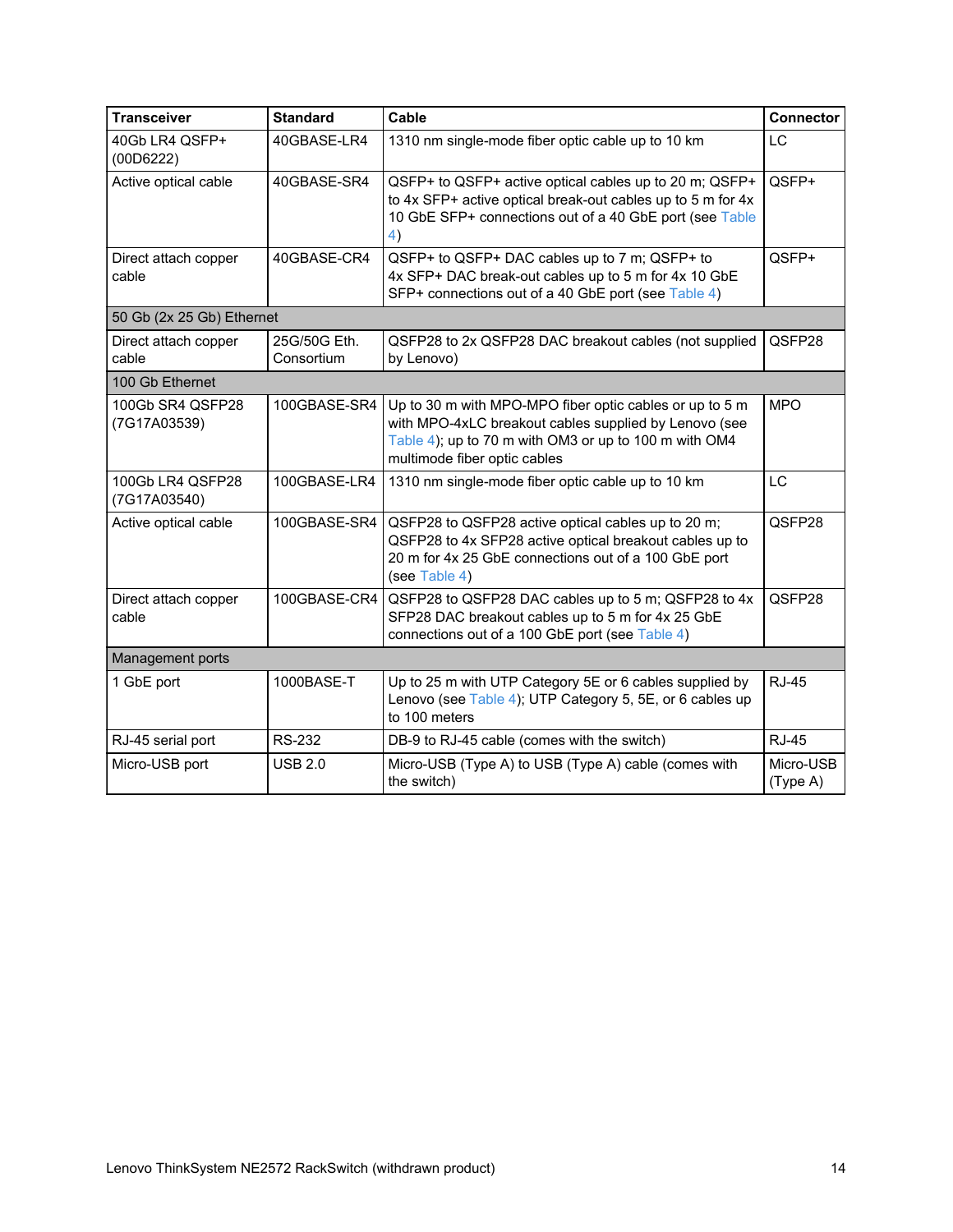### **Software features**

The NE2572 RackSwitch with Cloud NOS has the following software features and specifications:

- Scalability and performance:
	- Media access control (MAC) address learning with automatic updates
	- Static and LACP (IEEE 802.3ad) link aggregation
	- Broadcast and multicast storm control
	- IGMP snooping to limit flooding of IP multicast traffic
	- IGMP filtering to control multicast traffic for hosts participating in multicast groups
	- Configurable traffic distribution schemes over trunk links based on source or destination IP or MAC addresses, or both
	- Fast port forwarding and fast uplink convergence for rapid STP convergence
- Availability and redundancy:
	- IEEE 802.1D STP for providing L2 redundancy
	- IEEE 802.1s Multiple STP (MSTP) for topology optimization
	- IEEE 802.1w Rapid STP (RSTP) provides rapid STP convergence for critical delay-sensitive traffic, such as voice or video
	- Per-VLAN Rapid STP (PVRST) enhancements
	- Layer 2 Failover to support active/standby configurations of NIC teaming on servers
	- Forwarding Error Correction (FEC) for 25 Gbps, 50 Gbps, and 100 Gbps port speeds
- VLAN support:
	- Up to 4095 VLANs:
		- **VLAN 1 is the default VLAN**
		- ULAN numbers 2 3999 are user-configurable
		- ULAN numbers 4000 4095 are reserved for the use by the switch
	- Port-based VLANs
	- o Private VLANs
	- 802.1Q VLAN tagging
	- 802.1Q encapsulation on Layer 3 routed ports
	- Ingress VLAN tagging to tunnel packets through a public domain without altering the original 802.1Q tagging information
- Security:
	- VLAN-based, MAC-based, and IP-based access control lists (ACLs)
	- Multiple user IDs and passwords
	- User access control
	- Radius, TACACS+, and LDAP/LDAPS authentication and authorization
	- o Secure mode: Only secure communication protocols are allowed to be enabled
- Quality of Service (QoS):
	- o Support for IEEE 802.1p, IP ToS/DSCP, and ACL-based (MAC/IP source and destination addresses and VLANs) traffic classification and processing
	- Traffic shaping and re-marking that is based on defined policies
	- Eight output Class of Service (COS) queues per port for processing qualified traffic
	- Weighted Random Early Detection (WRED) with Explicit Congestion Notification (ECN) to avoid congestion
	- Control Plane Protection (CoPP)
	- o IPv4 ACL metering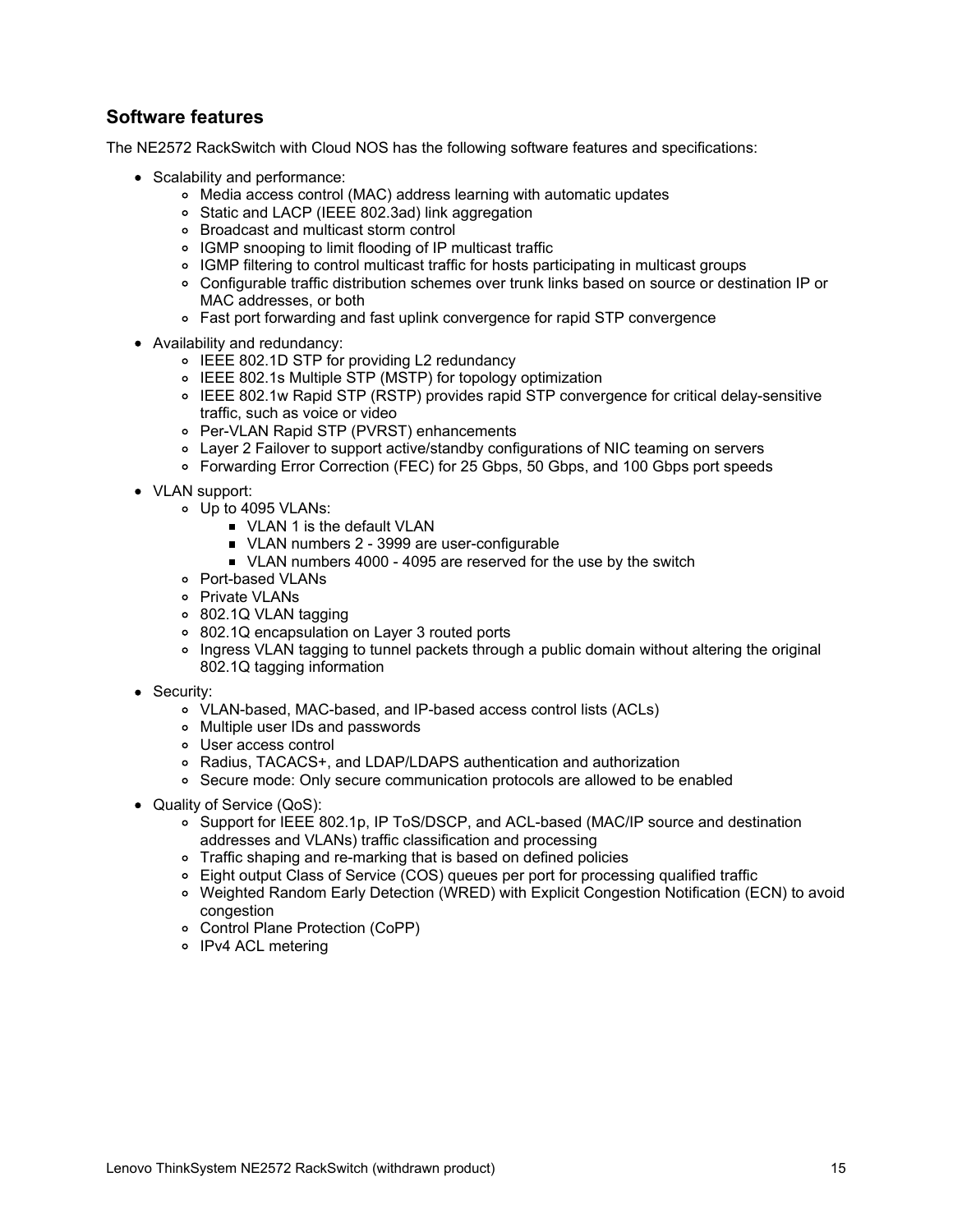- IP v4 Laver 3 functions:
	- Host management
	- Routed ports (Switch ports as Layer 3 interfaces)
	- IP forwarding
	- IP filtering with ACLs
	- Virtual Router Redundancy Protocol (VRRP) for router redundancy
	- Static routes
	- Equal Cost Multiple Paths (ECMP)
	- Routing protocols (OSPF v2 and BGP-4)
	- Policy-based routing (PBR)
	- DHCP Relay and DHCP Snooping
	- IGMP snooping
	- DNS client
- IPv6 Layer 3 functions:
	- IPv6 host management
	- Routed ports (Switch ports as Layer 3 interfaces)
	- o IPv6 forwarding
	- Virtual Router Redundancy Protocol (VRRP) for router redundancy
	- Static routes
	- Equal Cost Multiple Paths (ECMP)
	- Routing protocols (BGP-4)
	- DHCP Relay
	- DNS client
- Virtualization:
	- Virtual link aggregation groups (vLAGs)
		- Two switches (vLAG peers) act as a single virtual entity for a multi-port aggregation
		- vLAG Peer Gateway for improved usage of the link between the vLAG peers
		- Two-tier vLAGs with VRRP enables active/active VRRP to reduce routing latency
	- Data Center Interconnect (DCI) enables bridging of Layer 2 services across multiple locations over existing Layer 3 IP networks by using VXLAN high availability framework.
	- Virtual Routing and Forwarding (VRF) allows multiple instances (up to 64 for data traffic and one for management traffic) of a routing table to coexist and to work simultaneously on the switch to segment network paths.
	- o Network Policy Agent gives increased visibility of the virtual infrastructure and automates VMaware network provisioning and configuration updates for VLANs, virtual NICs, virtual networks, ACLs, and QoS based on the VM associations in a Nutanix (requires the AOS version 5.0.2 or higher [excluding 5.1.2]) or VMware vSphere environment.
	- VXLAN Gateway enables the communication between physical and virtual devices using the VXLAN protocol for VMware NSX integration.
- Converged Enhanced Ethernet:
	- Priority-Based Flow Control (PFC) (IEEE 802.1Qbb) extends 802.3x flow control to allow the switch to pause traffic that is based on the 802.1p priority value in each packet's VLAN tag.
	- Enhanced Transmission Selection (ETS) (IEEE 802.1Qaz) provides a method for allocating link bandwidth that is based on the 802.1p priority value in each packet's VLAN tag.
	- Data Center Bridging Capability Exchange Protocol (DCBX) (IEEE 802.1AB) allows neighboring network devices to exchange information about their capabilities.
- Monitoring:
	- Switch LEDs for port status and switch status indication
	- Port mirroring for analyzing network traffic passing through switch
	- Change tracking and remote logging with syslog feature
	- Telemetry agent for real-time analytics: Buffer statistics and congestion drop counters
	- sFlow agent for monitoring traffic in data networks (separate sFlow analyzer required elsewhere)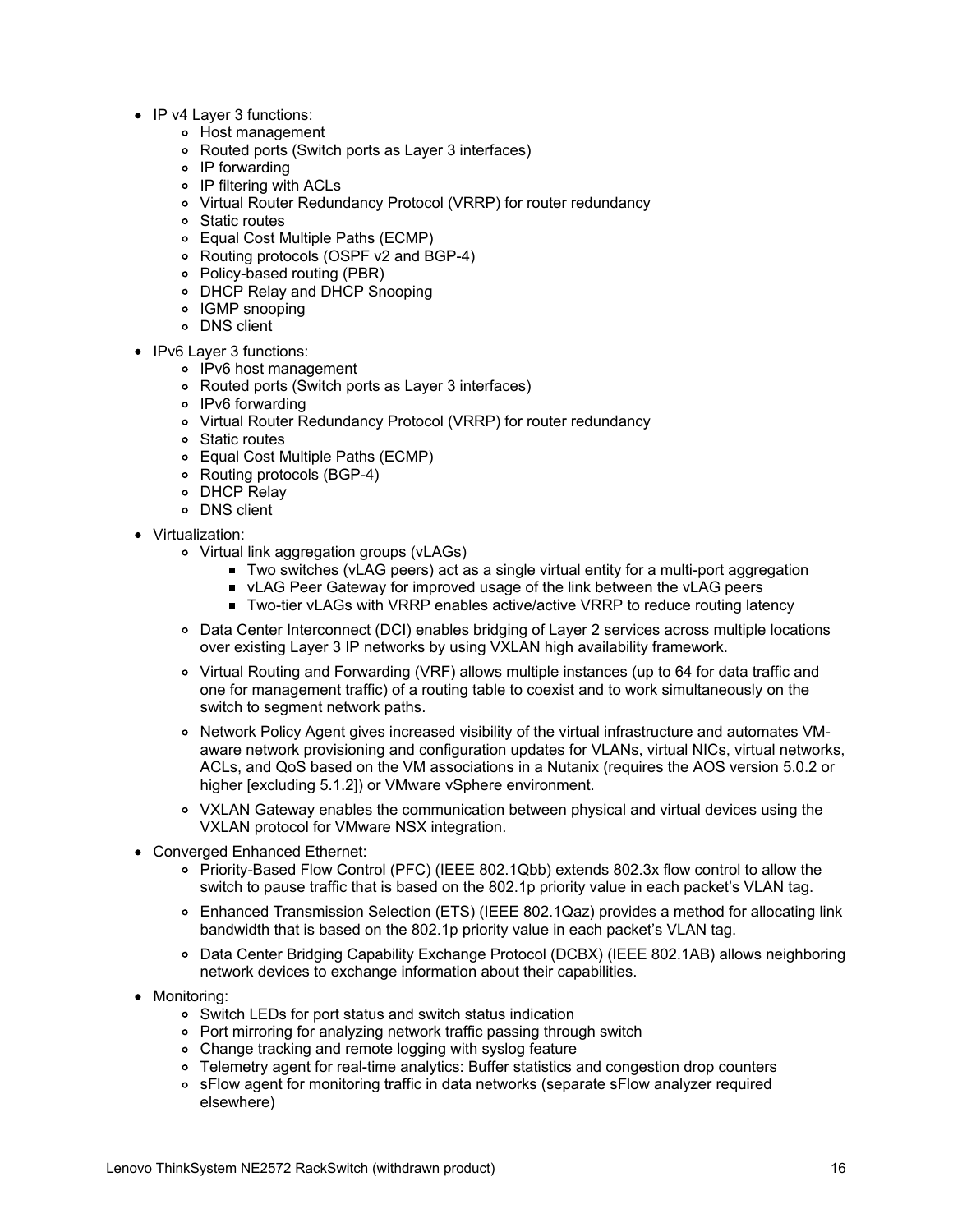- Manageability:
	- Industry-standard command line interface (isCLI)
	- Simple Network Management Protocol (SNMP V1, V2, and V3)
	- Telnet interface for CLI
	- Secure Shell (SSH) v1 and v2 for CLI
	- o Secure Copy (SCP) for uploading and downloading the configuration file via secure channels
	- o Service Location Protocol (SLP)
	- Link Layer Discovery Protocol (LLDP) for discovering network devices
	- Serial interface for CLI
	- o Scriptable CLI
	- Dynamic port mode for switching between 25 Gbps and 10 Gbps port speeds without rebooting
	- Dual software images
	- Firmware image update via TFTP, FTP, Secure FTP (sFTP), or USB storage
	- Network Time Protocol (NTP) for switch clock synchronization
	- Lenovo XClarity (optional) for discovery, inventory, monitoring and events
	- Lenovo Intelligent Network Controller (LINC) (optional) for Software-Defined Networking (SDN)
	- Third-party tools integration
		- **Lenovo Networking Content Pack for VMware vRealize Log Insight (optional download)** for automated log management
		- **Integration with Nutanix Prism and VMware vCenter management via Network Policy** Agent
		- **Lenovo Networking Neutron Plugin to automate VLAN provisioning and configuration** updates for OpenStack-based cloud environments
		- **Integration with Ansible management**
		- Ganglia plug-in for telemetry data analytics

### **Ethernet standards**

The NE2572 RackSwitch supports the following Ethernet standards:

- IEEE 802.1AB Data Center Bridging Capability Exchange Protocol (DCBX)
- IEEE 802.1D Spanning Tree Protocol (STP)
- IEEE 802.1p Class of Service (CoS) prioritization
- IEEE 802.1s Multiple STP (MSTP)
- IEEE 802.1Q Tagged VLAN (frame tagging on all ports when VLANs are enabled)
- IEEE 802.1Qbb Priority-Based Flow Control (PFC)
- IEEE 802.1Qaz Enhanced Transmission Selection (ETS)
- IEEE 802.1w Rapid STP (RSTP)
- IEEE 802.3 10BASE-T Ethernet (Ethernet management port only)
- IEEE 802.3ab 1000BASE-T copper twisted pair Gigabit Ethernet
- IEEE 802.3ad Link Aggregation Control Protocol
- IEEE 802.3ae 10GBASE-SR short range fiber optics 10 Gb Ethernet
- IEEE 802.3ae 10GBASE-LR long range fiber optics 10 Gb Ethernet
- IEEE 802.3ae 10GBASE-ER extended range fiber optics 10 Gb Ethernet
- IEEE 802.3an 10GBASE-T copper twisted pair 10 Gb Ethernet
- IEEE 802.3ba 40GBASE-SR4 short range fiber optics 40 Gb Ethernet
- IEEE 802.3ba 40GBASE-CR4 copper 40 Gb Ethernet
- IEEE 802.3ba 100GBASE-LR4 long range fiber optics 100 Gb Ethernet
- IEEE 802.3bj 100GBASE-CR4 copper 100 Gb Ethernet
- IEEE 802.3bm 100GBASE-SR4 short range fiber optics 100 Gb Ethernet
- IEEE 802.3by 25GBASE-CR copper 25 Gb Ethernet
- IEEE 802.3by 25GBASE-SR short range fiber optics 25 Gb Ethernet
- IEEE 802.3cc 25GBASE-LR long range fiber optics 25 Gb Ethernet
- IEEE 802.3u 100BASE-TX Fast Ethernet (Ethernet management port only)
- IEEE 802.3x Full-duplex Flow Control
- IEEE 802.3z 1000BASE-SX short range fiber optics Gigabit Ethernet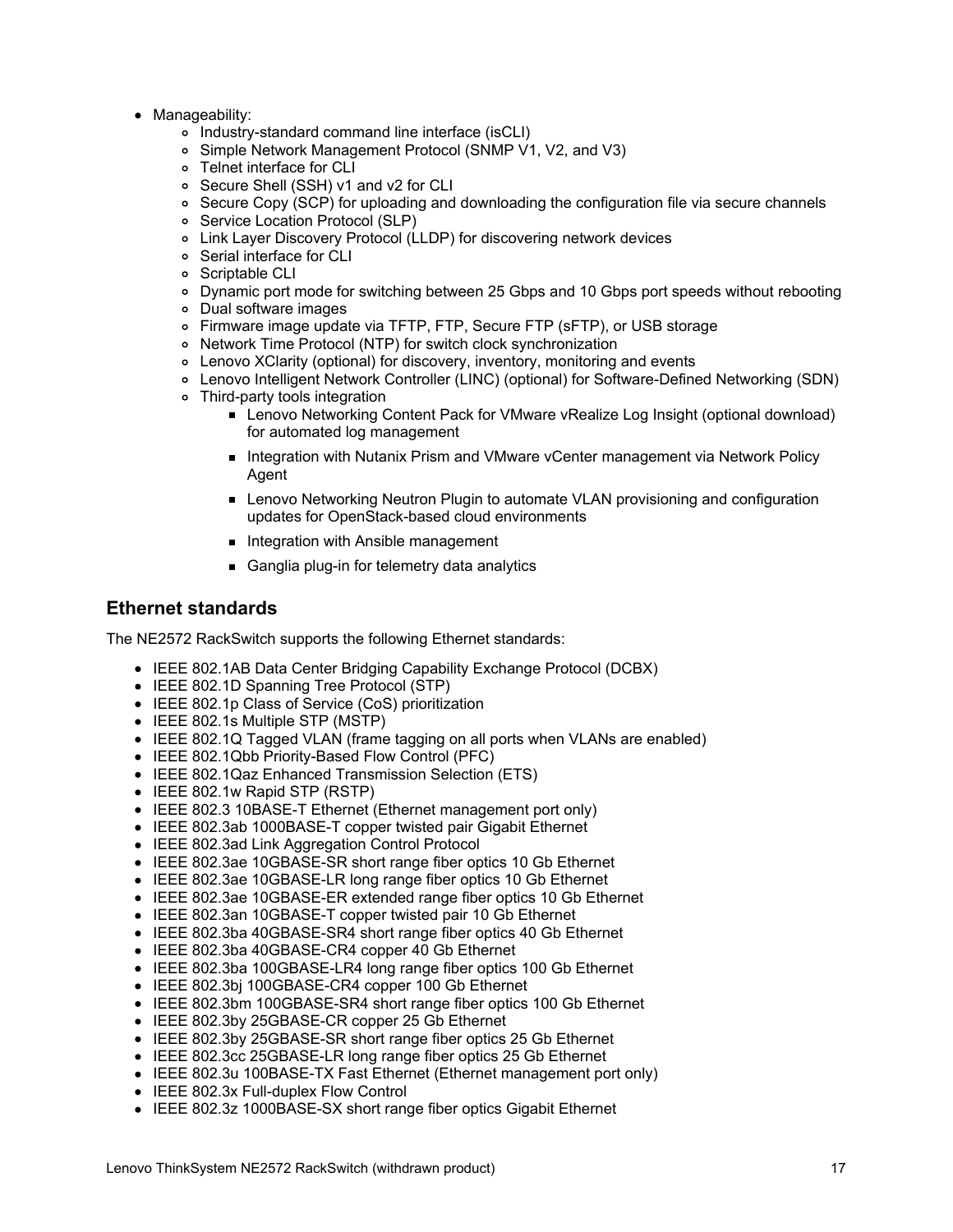- IEEE 802.3z 1000BASE-LX long range fiber optics Gigabit Ethernet
- SFF-8431 10 Gb SFP+ Direct attach copper cable

### **Cooling**

The NE2572 RackSwitch ships with six variable speed, hot-swap fan assemblies that provide N+1 cooling redundancy.

### <span id="page-17-0"></span>**Power supplies and cables**

The NE2572 RackSwitch supports up to two load-sharing, redundant hot-swap 770 W AC Platinum power supplies (two power supplies come standard with the switch).

The NE2572 RackSwitch ships without any power cables. The part numbers and feature codes to order the power cables (two power cables are required per switch) are listed in the following table.

Table 6. AC power cable options

| <b>Description</b>                                          | Part<br>number | <b>Feature</b><br>code |
|-------------------------------------------------------------|----------------|------------------------|
| Rack power cables                                           |                |                        |
| 1.5m, 10A/100-250V, C13 to IEC 320-C14 Rack Power Cable     | 39Y7937        | 6201                   |
| 1.8m, 10A/100-250V, 2xC13PM to IEC 320-C14 Rack Power Cable | None*          | 6568                   |
| 2.8m, 10A/100-250V, C13 to IEC 320-C14 Rack Power Cable     | None*          | 6311                   |
| 2.8m, 10A/100-250V, C13 to IEC 320-C20 Rack Power Cable     | 39Y7938        | 6204                   |
| 4.3m, 10A/100-250V, C13 to IEC 320-C14 Rack Power Cable     | 39Y7932        | 6263                   |
| Line cords                                                  |                |                        |
| Argentina 10A/250V C13 to IRAM 2073 2.8m line cord          | 39Y7930        | 6222                   |
| Australia/NZ 10A/250V C13 to AS/NZ 3112 2.8m line cord      | 39Y7924        | 6211                   |
| Brazil 10A/125V C13 to NBR 6147 2.8m line cord              | 39Y7929        | 6223                   |
| China 10A/250V C13 to GB 2099.1 2.8m line cord              | 39Y7928        | 6210                   |
| Denmark 10A/250V C13 to DK2-5a 2.8m line cord               | 39Y7918        | 6213                   |
| European 10A/230V C13 to CEE7-VII 2.8m line cord            | 39Y7917        | 6212                   |
| India 10A/250V C13 to IS 6538 2.8m line cord                | 39Y7927        | 6269                   |
| Israel 10A/250V C13 to SI 32 2.8m line cord                 | 39Y7920        | 6218                   |
| Italy 10A/250V C13 to CEI 23-16 2.8m line cord              | 39Y7921        | 6217                   |
| Japan 12A/125V C13 to JIS C-8303 2.8m line cord             | 46M2593        | A <sub>1</sub> RE      |
| Korea 12A/250V C13 to KETI 2.8m line cord                   | 39Y7925        | 6219                   |
| South Africa 10A/250V C13 to SABS 164 2.8m line cord        | 39Y7922        | 6214                   |
| Switzerland 10A/250V C13 to SEV 1011-S24507 2.8m line cord  | 39Y7919        | 6216                   |
| Taiwan 10A/250V C13 to CNS 10917-3 2.8m line cord           | 00CG265        | A53E                   |
| Taiwan 15A/125V C13 to CNS 10917-3 2.8m line cord           | 00CG267        | A53F                   |
| United Kingdom 10A/250V C13 to BS 1363/A 2.8m line cord     | 39Y7923        | 6215                   |
| United States 10A/125V C13 to NEMA 5-15P 4.3m line cord     | 39Y7931        | 6207                   |
| United States 10A/250V C13 to NEMA 6-15P 2.8m line cord     | 46M2592        | A <sub>1</sub> RF      |

\* Available for factory-built custom configurations and solutions only.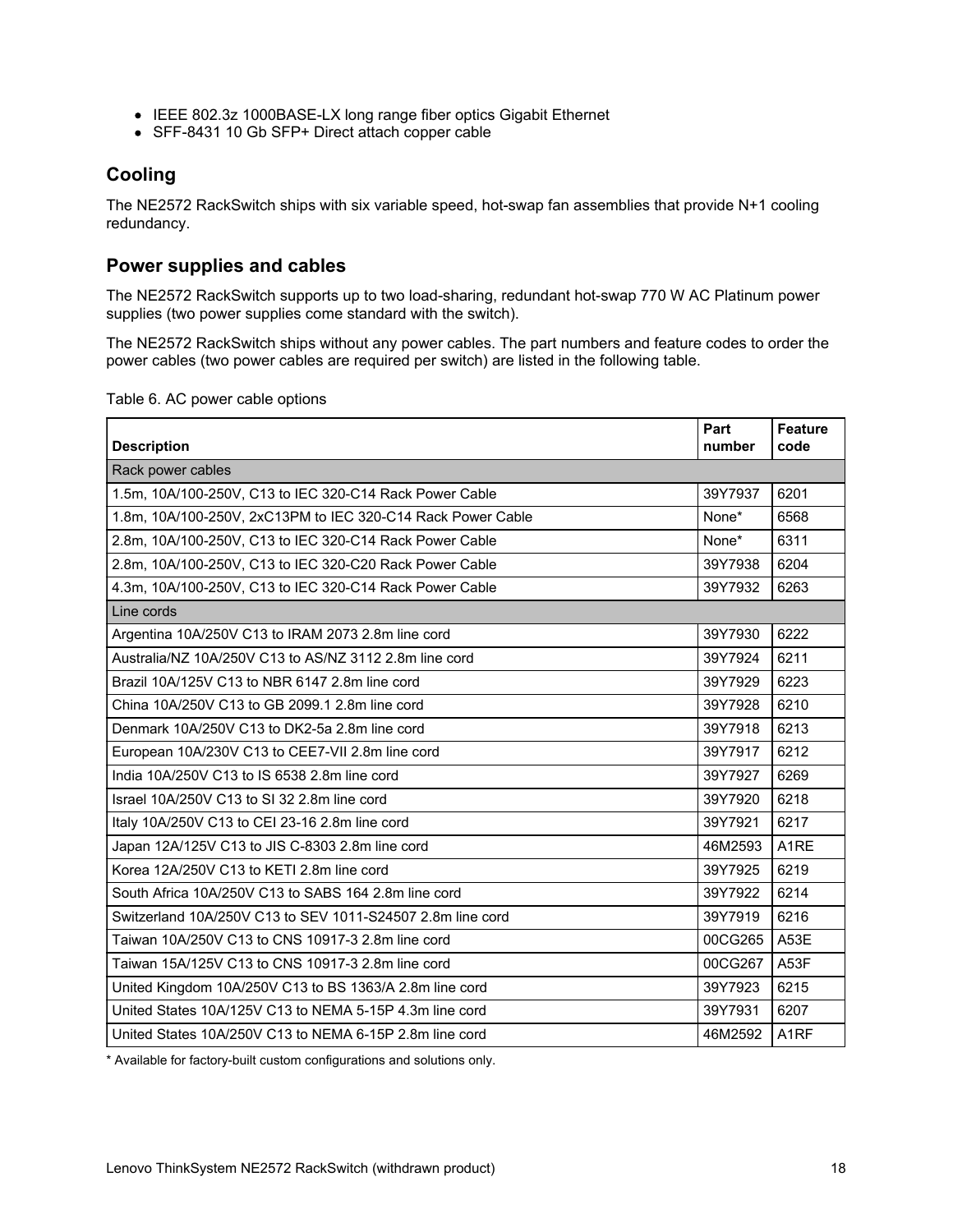## **Rack installation**

The NE2572 RackSwitch ships with the 2-post rack mount kit.

For 4-post rack installations, the NE2572 RackSwitch supports the optional adjustable 19-inch, 4-post rail kit and the air inlet duct (optional for the 4-post rail kit; supported only with the models with rear to front airflow).

When the NE2572 RackSwitch (front to rear airflow) is installed in the Intelligent Cluster Rack (Machine Type 1410) or Enterprise Rack (Machine Type 9363) as a part of a NeXtScale System solution, the recessed 19-inch 4-post rail kit is required.

The following table lists rack installation options for the NE2572 RackSwitch switches with rear to front and front to rear airflow.

#### Table 7. Rack installation options

| <b>Description</b>                               | Part<br>number | <b>Feature</b><br>code |
|--------------------------------------------------|----------------|------------------------|
| Rear to front airflow (7159-HE3)                 |                |                        |
| Lenovo RackSwitch Adjustable 19" 4 Post Rail Kit | 00D6185        | A3KP                   |
| Air Inlet Duct for 487 mm RackSwitch             | 00FM507        | <b>ASTN</b>            |
| Front to rear airflow (7159-HE4)                 |                |                        |
| Lenovo RackSwitch Adjustable 19" 4 Post Rail Kit | 00D6185        | A3KP                   |
| Lenovo RackSwitch Recessed 19" 4 Post Rail Kit   | 00CG089        | A51M                   |

#### **Physical specifications**

The NE2572 RackSwitch has the following physical specifications:

- $\bullet$  Height: 44 mm (1.7 in.)
- Width: 441 mm (17.3 in.)
- Depth: 487 mm (19.2 in.)
- Maximum weight: 11.4 kg (25.1 lb)

#### **Operating environment**

The NE2572 RackSwitch is supported in the following operating environment:

- Temperature: 0 40 ºC (32 104 ºF).
- Relative humidity: 10 90% (Non-condensing)
- Altitude: Up to  $2,000$  m (6,561 feet)
- Acoustic noise: Less than 90 dB
- Airflow: Front-to-rear or rear-to-front cooling with variable speed fans for reduced power draw
- Electrical input: 50 / 60 Hz, 100 240 V AC auto-switching
- Power consumption
	- Typical: 213 W
		- Maximum: 289 W
- Heat dissipation
	- Typical: 727 BTU/hour
	- Maximum: 986 BTU/hour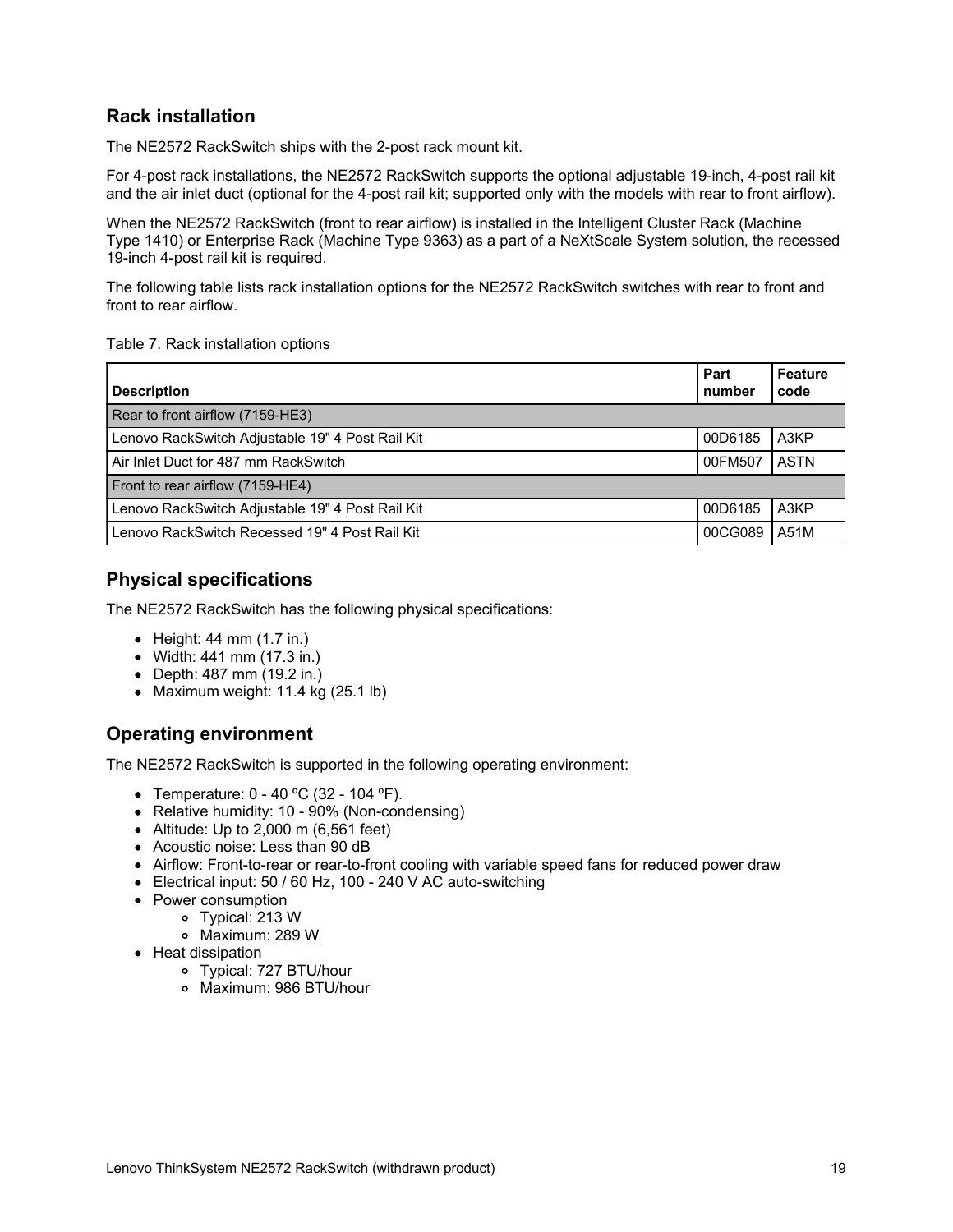#### **Warranty and maintenance**

The NE2572 RackSwitch comes with a 3-year Customer Replaceable Unit (CRU) hardware limited warranty with 9x5 Next Business Day (NBD) parts delivered and includes a 3-year software license, which provides entitlement to software upgrades over that period. The options that are installed in the switch assume the switch's base warranty and any Lenovo warranty service upgrade for the switch.

Some regions might have different warranty terms and conditions than the standard warranty. This is due to local business practices or laws in the specific region. Local service teams can assist in explaining regionspecific terms when needed. Examples of region-specific warranty terms are second or longer business day parts delivery or parts-only base warranty.

If warranty terms and conditions include onsite labor for repair or replacement of parts, Lenovo will dispatch a service technician to the customer site to perform the replacement. Onsite labor under base warranty is limited to labor for replacement of parts that have been determined to be field-replaceable units (FRUs). Parts that are determined to be customer-replaceable units (CRUs) do not include onsite labor under base warranty.

If warranty terms include parts-only base warranty, Lenovo is responsible for delivering only replacement parts that are under base warranty (including FRUs) that will be sent to a requested location for self-service. Parts-only service does not include a service technician being dispatched onsite. Parts must be changed at customer's own cost and labor and defective parts must be returned following the instructions supplied with the spares parts.

Also available are Lenovo Services warranty maintenance upgrades and post-warranty maintenance agreements, with a well-defined scope of services, including service hours, response time, term of service, and service agreement terms and conditions.

Lenovo warranty service upgrade offerings are region-specific. Not all warranty service upgrades are available in every region. For information about Lenovo warranty service upgrade offerings that are available in your region, refer to the following resources:

- Service part numbers in Lenovo Data Center Solutions Configurator (DCSC): <http://dcsc.lenovo.com/#/services>
- Lenovo Services Availability Locator <https://lenovolocator.com/>

In general, the following Lenovo warranty service upgrades are available:

- Warranty and maintenance service upgrades:
	- 3, 4, or 5 years of warranty service coverage
	- 1-year or 2-year post-warranty extensions
	- Foundation Service: 9x5 service coverage with next business day onsite response
	- Essential Service: 24x7 service coverage with 4-hour onsite response or 24-hour committed repair (available only in select regions)
	- Advanced Service: 24x7 service coverage with 2-hour onsite response or 6-hour committed repair (available only in select regions)
- Basic Hardware Installation Services
- Lenovo experts can seamlessly manage the physical installation of your server, storage, or networking hardware. Working at a time convenient for you (business hours or off shift), the technician will unpack and inspect the systems on your site, install options, mount in a rack cabinet, connect to power and network, check and update firmware to the latest levels, verify operation, and dispose of the packaging, allowing your team to focus on other priorities.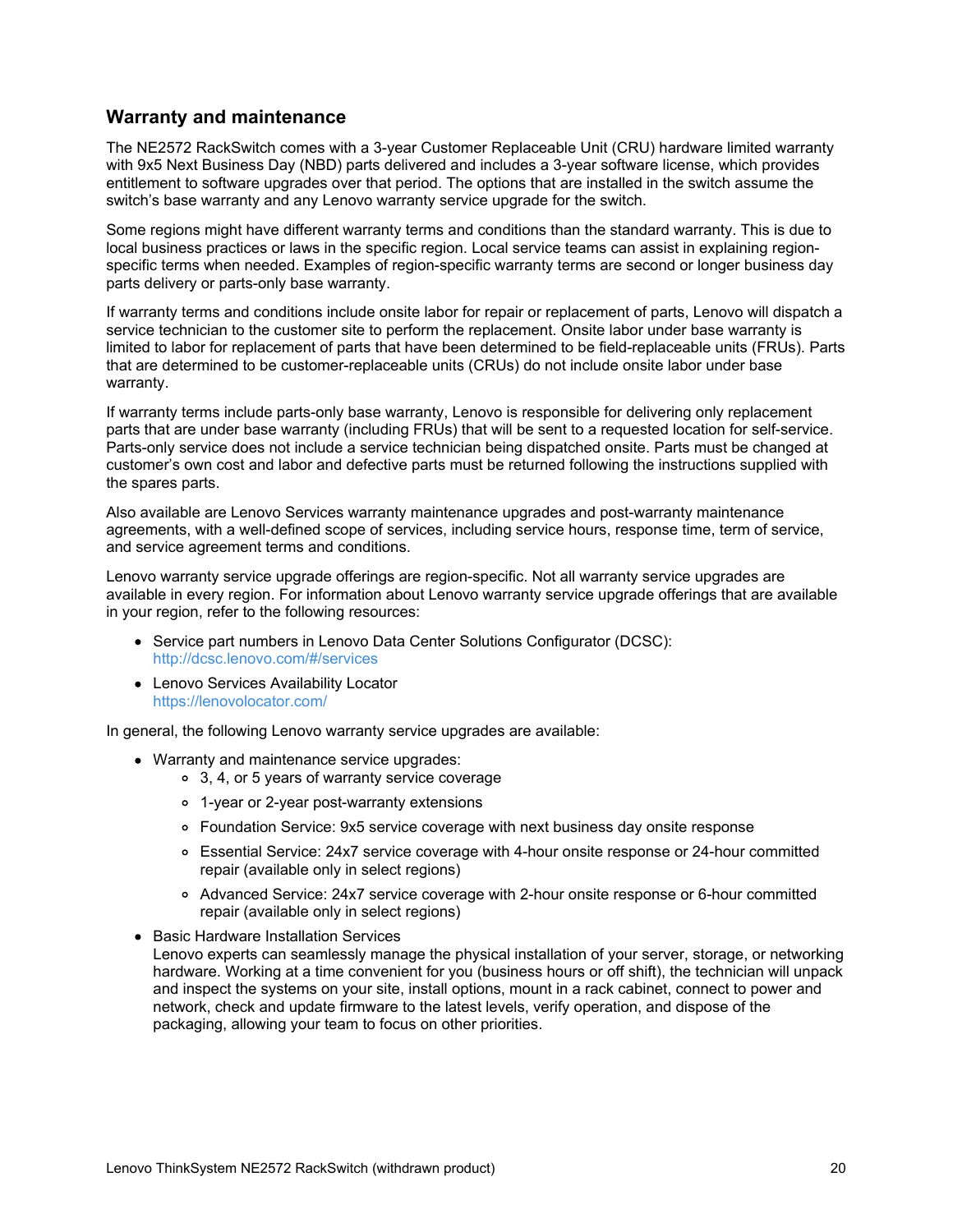For service definitions, region-specific details, and service limitations, please refer to the following documents:

- Lenovo Statement of Limited Warranty for Infrastructure Solutions Group (ISG) Servers and System Storage
	- <http://pcsupport.lenovo.com/us/en/solutions/ht503310>
- Lenovo Data Center Services Agreement <http://support.lenovo.com/us/en/solutions/ht116628>

#### **Regulatory compliance**

The NE2572 RackSwitch conforms to the following regulations:

- Argentina IEC60950-1
- AS/NZS CISPR 22, Class A
- Canada ICES-003, Issue 4, Class A
- CE Mark (EN55022 Class A, EN60950-1, EN55024, EN61000-3-2, and EN61000-3-3)
- China CCC GB4943, GB9254 Class A, GB17625.1
- CISPR 22, Class A
- CSA C22.2 No. 60950-1
- FCC: Verified to comply with Part 15 of the FCC Rules, Class A
- IEC 60950-1 (CB Certificate and CB Test Report)
- Japan VCCI, Class A
- Korea KN22, Class A; KN24
- NOM-019
- Russia/GOST ME01, IEC-60950-1, GOST R 51318.22, 51318.24, 51317.3.2, and 51317.3.3
- Taiwan BSMI CNS13438, Class A; CNS14336-1
- TUV-GS (EN60950-1/IEC60950-1, EK1-ITB2000)
- UL/IEC 60950-1
- Reduction of Hazardous Substances (ROHS)

#### **Network connectivity**

The following table lists the network switches with rear-to-front airflow that are offered by Lenovo that can be used with the NE2572 RackSwitch for ThinkSystem and Flex System network connectivity.

Table 8. Network switches (rear-to-front airflow)

| <b>Description</b>                                           | Part number |
|--------------------------------------------------------------|-------------|
| 1 Gb Ethernet switches                                       |             |
| Lenovo ThinkSystem NE0152T RackSwitch (Rear to Front)        | 7Y810011WW  |
| Lenovo ThinkSystem NE0152TO RackSwitch (Rear to Front, ONIE) | 7Z320O11WW  |
| Lenovo RackSwitch G7028 (Rear to Front)                      | 7159BAX     |
| Lenovo RackSwitch G7052 (Rear to Front)                      | 7159CAX     |
| Lenovo RackSwitch G8052 (Rear to Front)                      | 7159G52     |
| 10 Gb Ethernet switches                                      |             |
| Lenovo ThinkSystem NE1032 RackSwitch (Rear to Front)         | 7159A1X     |
| Lenovo ThinkSystem NE1032T RackSwitch (Rear to Front)        | 7159B1X     |
| Lenovo ThinkSystem NE1072T RackSwitch (Rear to Front)        | 7159C1X     |
| Lenovo RackSwitch G8124E (Rear to Front)                     | 7159BR6     |
| Lenovo RackSwitch G8272 (Rear to Front)                      | 7159CRW     |
| Lenovo RackSwitch G8296 (Rear to Front)                      | 7159GR6     |
| 25 Gb Ethernet switches                                      |             |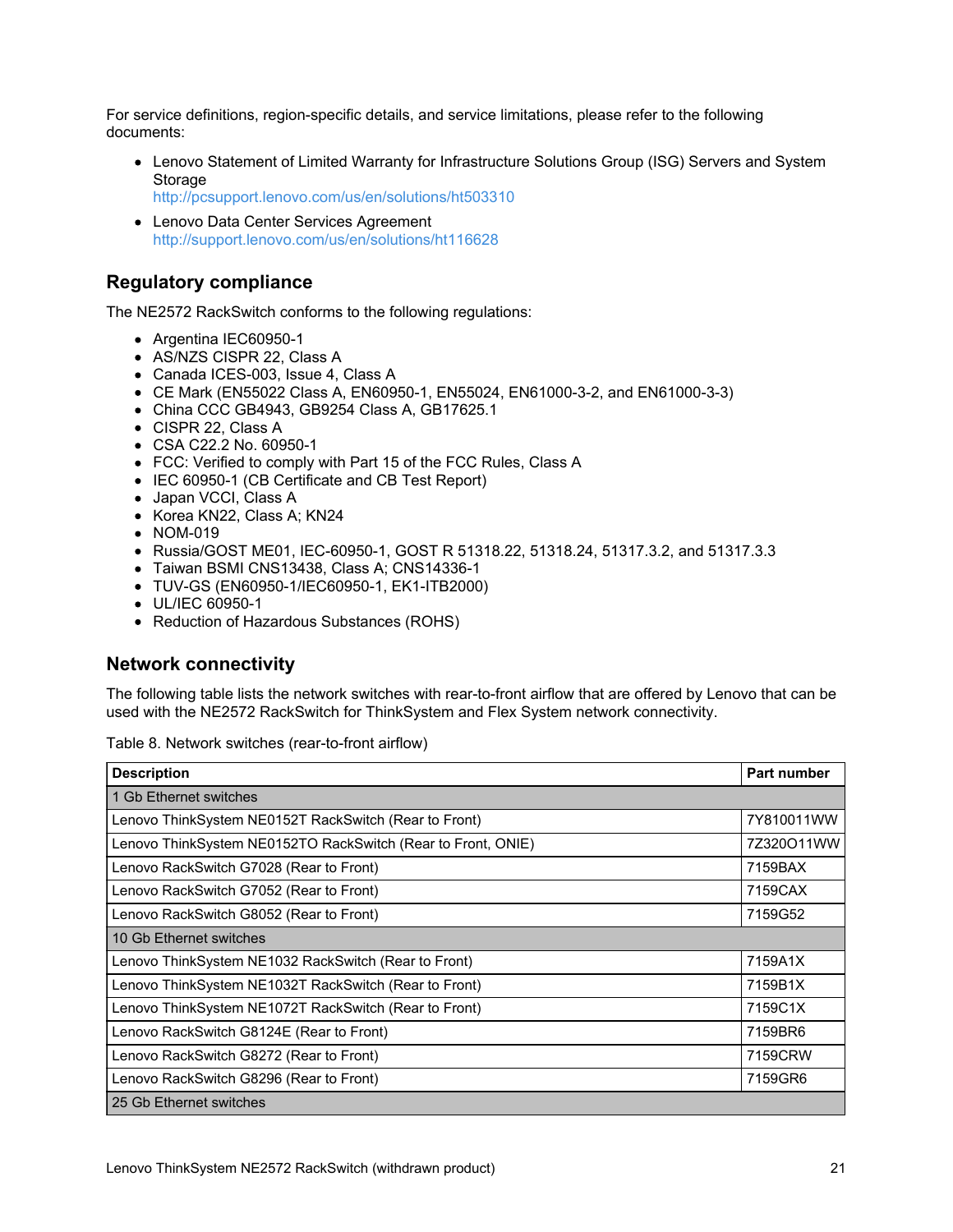| <b>Description</b>                                           | <b>Part number</b> |
|--------------------------------------------------------------|--------------------|
| Lenovo ThinkSystem NE2572O RackSwitch (Rear to Front, ONIE)  | 7Z210O21WW         |
| 100 Gb Ethernet switches                                     |                    |
| Lenovo ThinkSystem NE10032 RackSwitch (Rear to Front)        | 7159D1X            |
| Lenovo ThinkSystem NE10032O RackSwitch (Rear to Front, ONIE) | 7Z210O11WW         |

The following table lists the network switches with front-to-rear airflow that are offered by Lenovo that can be used with the NE2572 RackSwitch for NeXtScale System network connectivity.

#### Table 9. Network switches (front-to-rear airflow)

| <b>Description</b>                                    | Part<br>number |
|-------------------------------------------------------|----------------|
| 1 Gb Ethernet switches                                |                |
| Lenovo RackSwitch G8052 (Front to Rear)               | 715952F        |
| 10 Gb Ethernet switches                               |                |
| Lenovo ThinkSystem NE1032 RackSwitch (Front to Rear)  | 7159A2X        |
| Lenovo ThinkSystem NE1032T RackSwitch (Front to Rear) | 7159B2X        |
| Lenovo ThinkSystem NE1072T RackSwitch (Front to Rear) | 7159C2X        |
| Lenovo RackSwitch G8124E (Front to Rear)              | 7159BF7        |
| Lenovo RackSwitch G8272 (Front to Rear)               | 7159CFV        |
| Lenovo RackSwitch G8296 (Front to Rear)               | 7159GF5        |
| 100 Gb Ethernet switches                              |                |
| Lenovo ThinkSystem NE10032 RackSwitch (Front to Rear) | 7159D2>        |

For more information, see the list of Product Guides in the Top-of-rack Switches category: <http://lenovopress.com/servers/options/switches#rt=product-guide>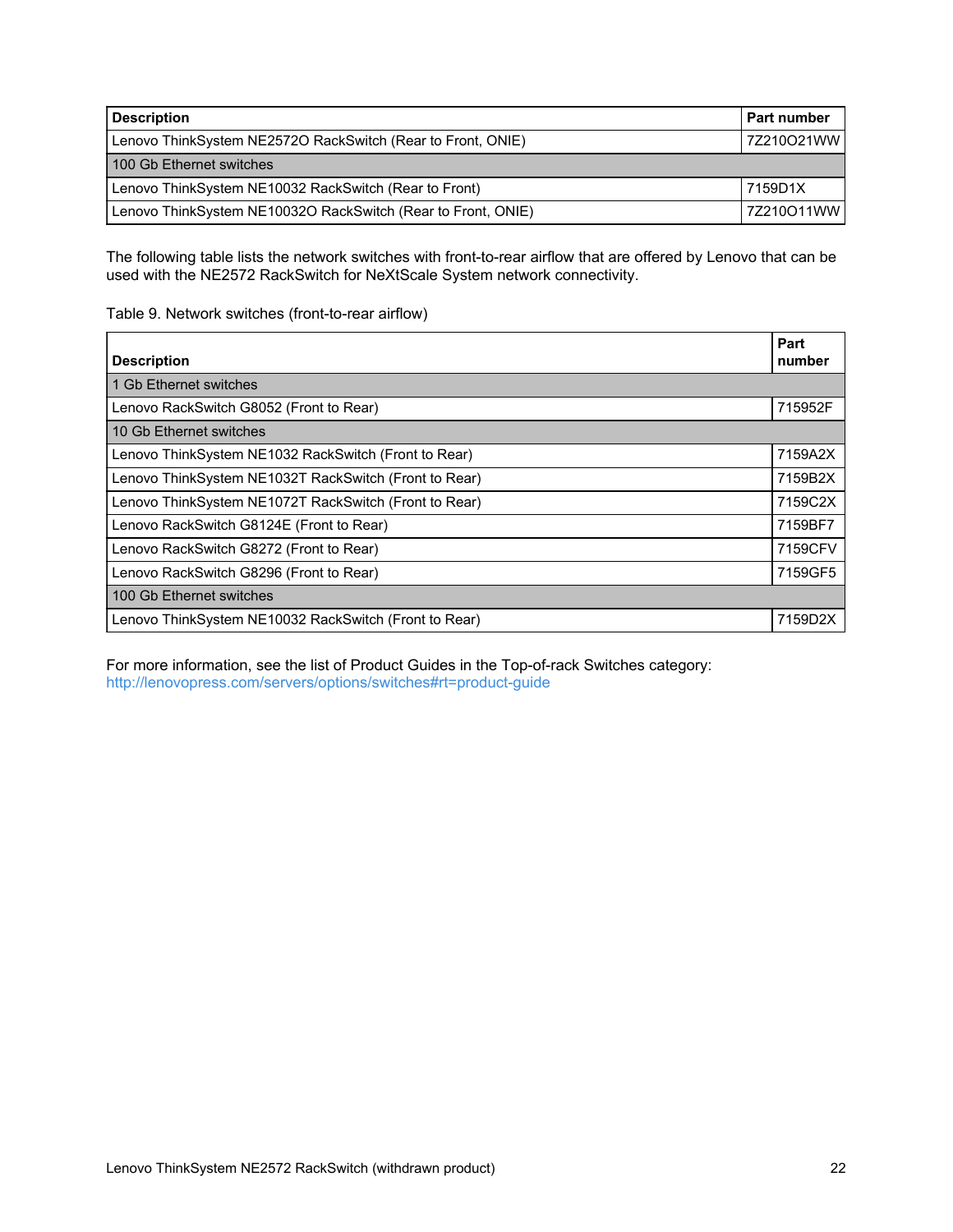## **Storage connectivity**

The following table lists the external storage systems that are currently offered by Lenovo that can be used with the NE2572 RackSwitch for external NAS or iSCSI SAN storage connectivity.

|  |  |  | Table 10. External storage systems: DE Series |  |  |
|--|--|--|-----------------------------------------------|--|--|
|--|--|--|-----------------------------------------------|--|--|

| Part number                                                 |            |            |
|-------------------------------------------------------------|------------|------------|
| <b>Description</b>                                          | Worldwide  | Japan      |
| Lenovo ThinkSystem DE Series Storage (iSCSI connectivity)   |            |            |
| Lenovo ThinkSystem DE2000H 10GBASE-T Hybrid Flash Array LFF | 7Y70A003WW | 7Y701001JP |
| Lenovo ThinkSystem DE2000H 10GBASE-T Hybrid Flash Array SFF | 7Y71A002WW | 7Y711005JP |
| Lenovo ThinkSystem DE2000H iSCSI Hybrid Flash Array LFF     | 7Y70A004WW | 7Y701000JP |
| Lenovo ThinkSystem DE2000H iSCSI Hybrid Flash Array SFF     | 7Y71A003WW | 7Y711006JP |
| Lenovo ThinkSystem DE4000H iSCSI Hybrid Flash Array 4U60    | 7Y77A000WW | 7Y771002JP |
| Lenovo ThinkSystem DE4000H iSCSI Hybrid Flash Array LFF     | 7Y74A002WW | 7Y74A002JP |
| Lenovo ThinkSystem DE4000H iSCSI Hybrid Flash Array SFF     | 7Y75A001WW | 7Y75A001JP |
| Lenovo ThinkSystem DE4000F iSCSI All Flash Array SFF        | 7Y76A002WW | 7Y76A002JP |
| Lenovo ThinkSystem DE6000H iSCSI Hybrid Flash Array 4U60    | 7Y80A002WW | 7Y801000JP |
| Lenovo ThinkSystem DE6000H iSCSI Hybrid Flash Array SFF     | 7Y78A002WW | 7Y781000JP |
| Lenovo ThinkSystem DE6000F ISCSI All Flash Array SFF        | 7Y79A002WW | 7Y79A002JP |

#### Table 11. External storage systems: DM Series

| <b>Description</b>                                                    | Part number |
|-----------------------------------------------------------------------|-------------|
| Lenovo ThinkSystem DM Series Storage (NAS or iSCSI connectivity)      |             |
| Lenovo ThinkSystem DM3000H Hybrid Storage Array (2U12 LFF, CTO only)  | 7Y42CTO1WW  |
| Lenovo ThinkSystem DM3000H 48TB (12x 4TB HDDs) (Universal SFP+)       | 7Y420001EA* |
| Lenovo ThinkSystem DM3000H 48TB (12x 4TB HDDs) (10GBASE-T)            | 7Y420002EA* |
| Lenovo ThinkSystem DM5000H Hybrid Storage Array (2U24 SFF, CTO only)  | 7Y57CTO1WW  |
| Lenovo ThinkSystem DM5000H 11.5TB (12x 960GB SSDs) (Universal SFP+)   | 7Y570001EA* |
| Lenovo ThinkSystem DM5000H 11.5TB (12x 960GB SSDs) (10GBASE-T)        | 7Y570002EA* |
| Lenovo ThinkSystem DM5000H 29TB (24x 1.2TB 10K HDDs) (Universal SFP+) | 7Y570003EA* |
| Lenovo ThinkSystem DM5000H 29TB (24x 1.2TB 10K HDDs) (10GBASE-T)      | 7Y570004EA* |
| Lenovo ThinkSystem DM5000F Flash Storage Array (2U24 SFF, CTO only)   | 7Y41CTO1WW  |
| Lenovo ThinkSystem DM7000H Hybrid Storage Array (3U, CTO only)        | 7Y56CTO1WW  |
| Lenovo ThinkSystem DM7000F Flash Storage Array (3U, CTO only)         | 7Y40CTO1WW  |

\* Available only in EMEA.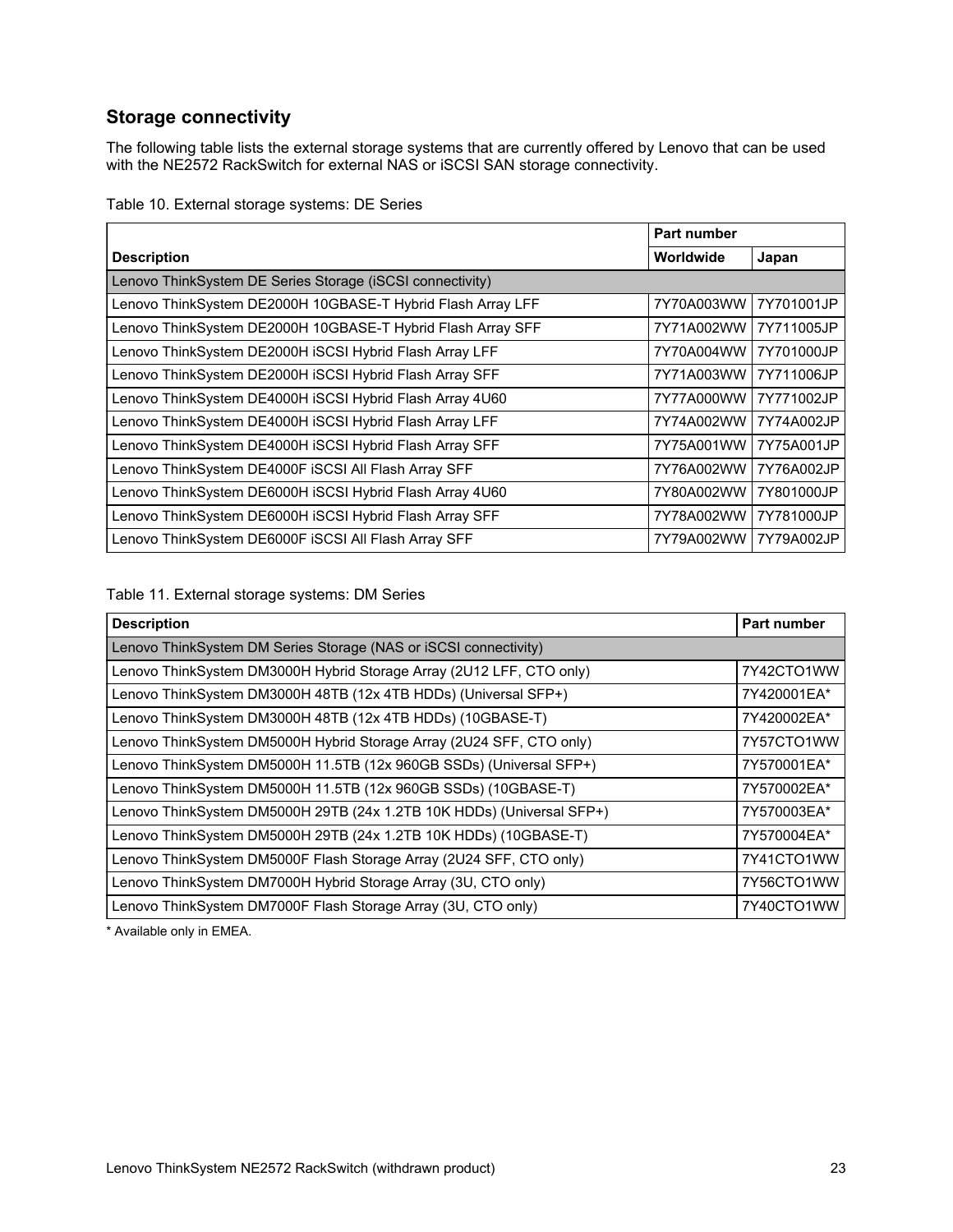Table 12. External storage systems: DS Series

|                                                                                 | Part number |         |            |
|---------------------------------------------------------------------------------|-------------|---------|------------|
| <b>Description</b>                                                              | Worldwide   | Japan   | <b>PRC</b> |
| Lenovo ThinkSystem DS Series Storage (iSCSI connectivity)                       |             |         |            |
| Lenovo ThinkSystem DS2200 LFF FC/iSCSI Dual Controller Unit                     | 4599A31     | 4599A3J | 4599A3C    |
| Lenovo ThinkSystem DS2200 SFF FC/iSCSI Dual Controller Unit                     | 4599A11     | 4599A1J | 4599A1C    |
| Lenovo ThinkSystem DS4200 LFF FC/iSCSI Dual Controller Unit                     | 4617A31     | 4617A3J | 4617A3C    |
| Lenovo ThinkSystem DS4200 SFF FC/iSCSI Dual Controller Unit                     | 4617A11     | 4617A1J | 4617A1C    |
| Lenovo ThinkSystem DS6200 SFF FC/iSCSI Dual Controller Unit                     | 4619A11     | 4619A1J | 4619A1C    |
| DS6200F 12x 400GB 10DWD SSDs, 1x 8Gb FC SFP, 512 Snapshots, Replication 4619A1F |             | 4619J1F | 4619C1F    |
| DS6200F 12x 800GB 3DWD SSDs, 1x 8Gb FC SFP, 512 Snapshots, Replication          | 4619A2F     | 4619J2F | 4619C2F    |
| DS6200F 12x 1.6TB 3DWD SSDs, 1x 8Gb FC SFP, 512 Snapshots, Replication          | 4619A3F     | 4619J3F | 4619C3F    |
| DS6200F 12x 3.84TB 1DWD SSDs, 1x 8Gb FC SFP, 512 Snapshots, Replication         | 4619A4F     | 4619J4F | 4619C4F    |

Table 13. External storage systems: V Series and Storwize for Lenovo

| <b>Description</b>                                      | Part<br>number       |
|---------------------------------------------------------|----------------------|
| Lenovo Storage V Series (iSCSI connectivity)            |                      |
| Lenovo Storage V3700 V2 LFF Control Enclosure           | 6535C1D              |
| Lenovo Storage V3700 V2 SFF Control Enclosure           | 6535C2D              |
| Lenovo Storage V3700 V2 XP LFF Control Enclosure        | 6535C3D              |
| Lenovo Storage V3700 V2 XP SFF Control Enclosure        | 6535C4D              |
| Lenovo Storage V5030 LFF Control Enclosure 3Yr S&S      | 6536C12              |
| Lenovo Storage V5030 LFF Control Enclosure 5Yr S&S      | 6536C32              |
| Lenovo Storage V5030 SFF Control Enclosure 3Yr S&S      | 6536C22              |
| Lenovo Storage V5030 SFF Control Enclosure 5Yr S&S      | 6536C42              |
| Lenovo Storage V5030F SFF Control Enclosure 3Yr S&S     | 6536B1F              |
| Lenovo Storage V5030F SFF Control Enclosure 5Yr S&S     | 6536B2F              |
| Lenovo Storage V7000 SFF Control Enclosure 3Yr S&S PRC  | 6538R11^             |
| Lenovo Storage V7000 SFF Control Enclosure 5Yr S&S PRC  | 6538R21^             |
| Lenovo Storage V7000F SFF Control Enclosure 3Yr S&S PRC | 6538R1G^             |
| Lenovo Storage V7000F SFF Control Enclosure 5Yr S&S PRC | 6538R2G^             |
| IBM Storwize for Lenovo (iSCSI connectivity)            |                      |
| IBM Storwize V7000 SFF Control Enclosure, 3YR SWMA      | 6195C32 <sup>+</sup> |
| IBM Storwize V7000 SFF Control Enclosure, 3YR SWMA, LA  | 6195C3L‡             |
| IBM Storwize V7000 SFF Control Enclosure, 5YR SWMA      | 6195C52†             |
| IBM Storwize V7000 SFF Control Enclosure, 5YR SWMA, LA  | 6195C5L‡             |

^ Available only in PRC.

† Available worldwide except Latin America.

‡ Available only in Latin America.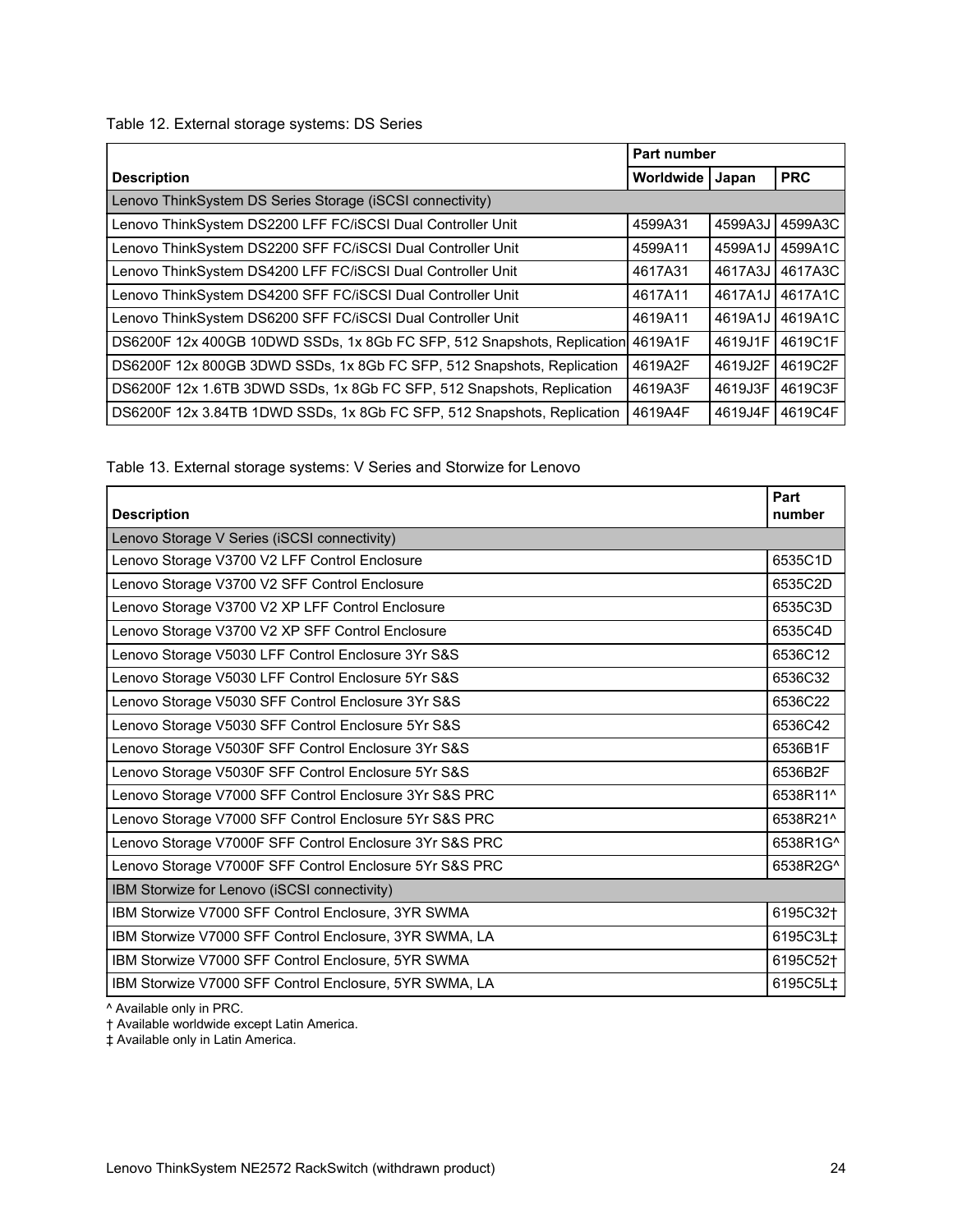For more information, see the list of Product Guides in the following categories:

- Lenovo DE Series, DM Series, DS Series, and V Series storage: <http://lenovopress.com/storage/san/lenovo#rt=product-guide>
- IBM Storwize for Lenovo storage: <http://lenovopress.com/storage/san/ibm#rt=product-guide>

## **Rack cabinets**

The following table lists the rack cabinets that are offered by Lenovo that can be used with the NE2572 RackSwitch in IT solutions.

Table 14. Rack cabinets

| <b>Description</b>                                                        | Part<br>number |
|---------------------------------------------------------------------------|----------------|
| 25U S2 Standard Rack (1000 mm deep; 2 sidewall compartments)              | 93072RX        |
| 25U Static S2 Standard Rack (1000 mm deep; 2 sidewall compartments)       | 93072PX        |
| 42U S2 Standard Rack (1000 mm deep; 6 sidewall compartments)              | 93074RX        |
| 42U 1100mm Enterprise V2 Dynamic Rack (6 sidewall compartments)           | 93634PX        |
| 42U 1100mm Enterprise V2 Dynamic Expansion Rack (6 sidewall compartments) | 93634EX        |
| 42U 1200mm Deep Dynamic Rack (6 sidewall compartments)                    | 93604PX        |
| 42U 1200mm Deep Static Rack (6 sidewall compartments)                     | 93614PX        |
| 42U Enterprise Rack (1105 mm deep; 4 sidewall compartments)               | 93084PX        |
| 42U Enterprise Expansion Rack (1105 mm deep; 4 sidewall compartments)     | 93084EX        |

For more information, see the list of Product Guides in the Rack cabinets category: <http://lenovopress.com/servers/options/racks?rt=product-guide>

## **Power distribution units**

The following table lists the power distribution units (PDUs) that are offered by Lenovo that can be used with the NE2572 RackSwitch in IT solutions.

Table 15. Power distribution units

| <b>Description</b>                                                                        | Part<br>number |  |
|-------------------------------------------------------------------------------------------|----------------|--|
| <b>0U Basic PDUs</b>                                                                      |                |  |
| 0U 36 C13/6 C19 24A/200-240V 1 Phase PDU with NEMA L6-30P line cord                       | 00YJ776        |  |
| 0U 36 C13/6 C19 32A/200-240V 1 Phase PDU with IEC60309 332P6 line cord                    | 00YJ777        |  |
| 0U 21 C13/12 C19 32A/200-240V/346-415V 3 Phase PDU with IEC60309 532P6 line cord          | 00YJ778        |  |
| 0U 21 C13/12 C19 48A/200-240V 3 Phase PDU with IEC60309 460P9 line cord                   | 00YJ779        |  |
| Switched and Monitored PDUs                                                               |                |  |
| 0U 20 C13/4 C19 Switched and Monitored 24A/200-240V/1Ph PDU w/ NEMA L6-30P line cord      | 00YJ781        |  |
| 0U 20 C13/4 C19 Switched and Monitored 32A/200-240V/1Ph PDU w/ IEC60309 332P6 line cord   | 00YJ780        |  |
| 0U 18 C13/6 C19 Switched / Monitored 32A/200-240V/346-415V/3Ph PDU w/ IEC60309 532P6 cord | 00YJ782        |  |
| 0U 12 C13/12 C19 Switched and Monitored 48A/200-240V/3Ph PDU w/ IEC60309 460P9 line cord  | 00YJ783        |  |
| 1U 9 C19/3 C13 Switched and Monitored DPI PDU (without a line cord)                       | 46M4002        |  |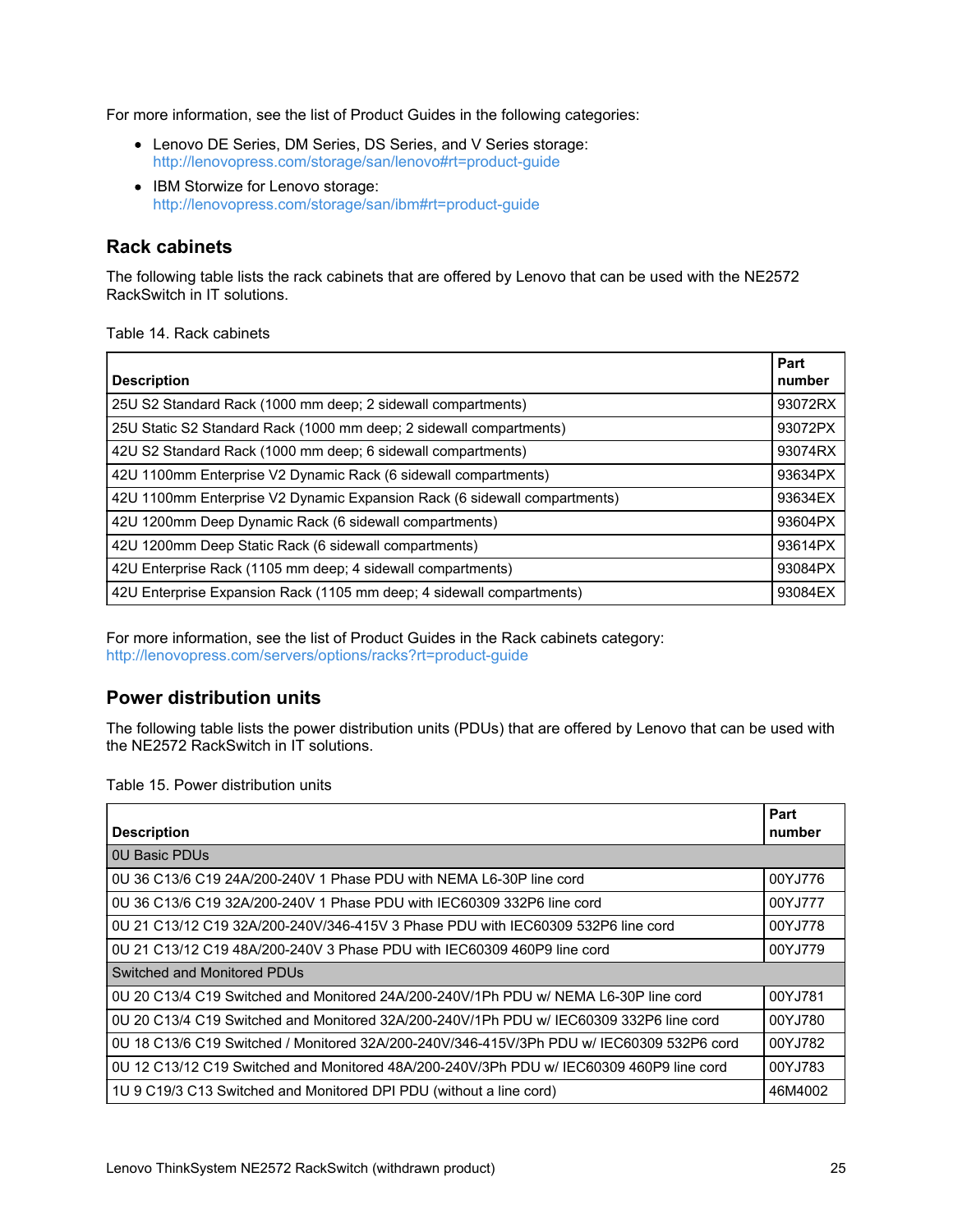| <b>Description</b>                                                              | Part<br>number |  |
|---------------------------------------------------------------------------------|----------------|--|
| 1U 9 C19/3 C13 Switched and Monitored 60A 3Ph PDU with IEC 309 3P+Gnd cord      | 46M4003        |  |
| 1U 12 C13 Switched and Monitored DPI PDU (without a line cord)                  | 46M4004        |  |
| 1U 12 C13 Switched and Monitored 60A 3 Phase PDU with IEC 309 3P+Gnd line cord  | 46M4005        |  |
| Ultra Density Enterprise PDUs (9x IEC 320 C13 + 3x IEC 320 C19 outlets)         |                |  |
| Ultra Density Enterprise C19/C13 PDU Module (without a line cord)               | 71762NX        |  |
| Ultra Density Enterprise C19/C13 PDU 60A/208V/3ph with IEC 309 3P+Gnd line cord | 71763NU        |  |
| C13 Enterprise PDUs (12x IEC 320 C13 outlets)                                   |                |  |
| DPI C13 Enterprise PDU+ (without a line cord)                                   | 39M2816        |  |
| DPI Single Phase C13 Enterprise PDU (without a line cord)                       | 39Y8941        |  |
| C19 Enterprise PDUs (6x IEC 320 C19 outlets)                                    |                |  |
| DPI Single Phase C19 Enterprise PDU (without a line cord)                       | 39Y8948        |  |
| DPI 60A 3 Phase C19 Enterprise PDU with IEC 309 3P+G (208 V) fixed line cord    | 39Y8923        |  |
| Front-end PDUs (3x IEC 320 C19 outlets)                                         |                |  |
| DPI 30amp/125V Front-end PDU with NEMA L5-30P line cord                         | 39Y8938        |  |
| DPI 30amp/250V Front-end PDU with NEMA L6-30P line cord                         | 39Y8939        |  |
| DPI 32amp/250V Front-end PDU with IEC 309 2P+Gnd line cord                      | 39Y8934        |  |
| DPI 60amp/250V Front-end PDU with IEC 309 2P+Gnd line cord                      | 39Y8940        |  |
| DPI 63amp/250V Front-end PDU with IEC 309 2P+Gnd line cord                      | 39Y8935        |  |
| Universal PDUs (7x IEC 320 C13 outlets)                                         |                |  |
| DPI Universal 7 C13 PDU (with 2 m IEC 320-C19 to C20 rack power cord)           | 00YE443        |  |
| NEMA PDUs (6x NEMA 5-15R outlets)                                               |                |  |
| DPI 100-127V PDU with fixed NEMA L5-15P line cord                               | 39Y8905        |  |
| Line cords for PDUs that ship without a line cord                               |                |  |
| DPI 30a Line Cord (NEMA L6-30P)                                                 | 40K9614        |  |
| DPI 32a Line Cord (IEC 309 P+N+G)                                               | 40K9612        |  |
| DPI 32a Line Cord (IEC 309 3P+N+G)                                              | 40K9611        |  |
| DPI 60a Cord (IEC 309 2P+G)                                                     | 40K9615        |  |
| DPI 63a Cord (IEC 309 P+N+G)                                                    | 40K9613        |  |
| DPI Australian/NZ 3112 Line Cord (32A)                                          | 40K9617        |  |
| DPI Korean 8305 Line Cord (30A)                                                 | 40K9618        |  |

For more information, see the list of Product Guides in the Power Distribution Units category: <http://lenovopress.com/servers/options/pdu?rt=product-guide>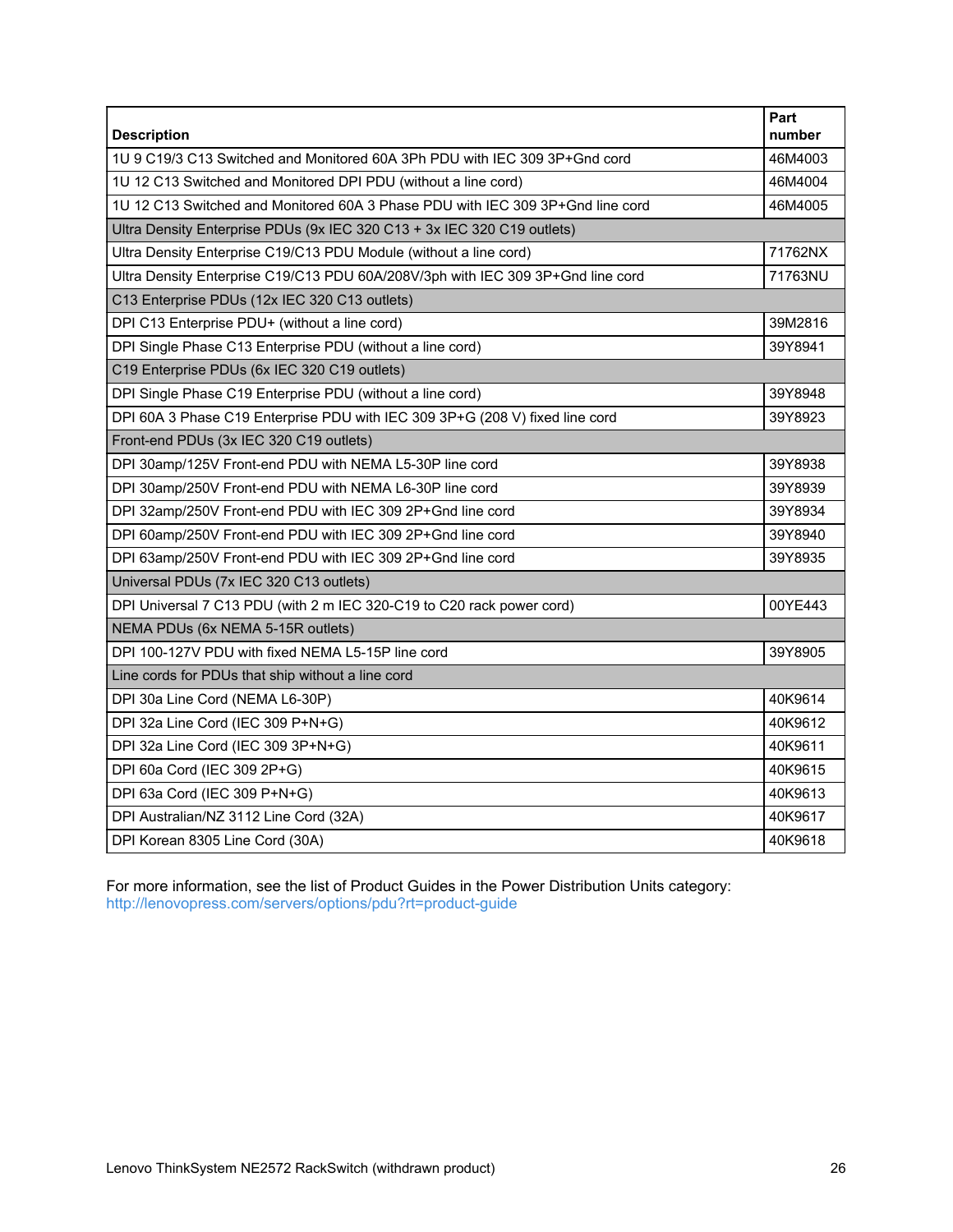## **Uninterruptible power supply units**

The following table lists the uninterruptible power supply (UPS) units that are offered by Lenovo that can be used with the NE2572 RackSwitch in IT solutions.

Table 16. Uninterruptible power supply units

| <b>Description</b>                                                                                     | Part<br>number |
|--------------------------------------------------------------------------------------------------------|----------------|
| Worldwide models                                                                                       |                |
| RT1.5kVA 2U Rack or Tower UPS (100-125VAC) (8x NEMA 5-15R 12A outlets)                                 | 55941AX        |
| RT1.5kVA 2U Rack or Tower UPS (200-240VAC) (8x IEC 320 C13 10A outlets)                                | 55941KX        |
| RT2.2kVA 2U Rack or Tower UPS (100-125VAC) (8x NEMA 5-20R 16A outlets)                                 | 55942AX        |
| RT2.2kVA 2U Rack or Tower UPS (200-240VAC) (8x IEC 320 C13 10A, 1x IEC 320 C19 16A outlets)            | 55942KX        |
| RT3kVA 2U Rack or Tower UPS (100-125VAC) (6x NEMA 5-20R 16A, 1x NEMA L5-30R 24A outlets)               | 55943AX        |
| RT3kVA 2U Rack or Tower UPS (200-240VAC) (8x IEC 320 C13 10A, 1x IEC 320 C19 16A outlets)              | 55943KX        |
| RT5kVA 3U Rack or Tower UPS (200-240VAC) (8x IEC 320 C13 10A, 2x IEC 320 C19 16A outlets)              | 55945KX        |
| RT6kVA 3U Rack or Tower UPS (200-240VAC) (8x IEC 320 C13 10A, 2x IEC 320 C19 16A outlets)              | 55946KX        |
| RT8kVA 6U Rack or Tower UPS (200-240VAC) (4x IEC 320-C19 16A outlets)                                  | 55948KX        |
| RT11kVA 6U Rack or Tower UPS (200-240VAC) (4x IEC 320-C19 16A outlets)                                 | 55949KX        |
| RT8kVA 6U 3:1 Phase Rack or Tower UPS (380-415VAC) (4x IEC 320-C19 16A outlets)                        | 55948PX        |
| RT11kVA 6U 3:1 Phase Rack or Tower UPS (380-415VAC) (4x IEC 320-C19 16A outlets)                       | 55949PX        |
| ASEAN, HTK, INDIA, and PRC models                                                                      |                |
| ThinkSystem RT3kVA 2U Standard UPS (200-230VAC) (2x C13 10A, 2x GB 10A, 1x C19 16A outlets)            | 55943KT        |
| ThinkSystem RT3kVA 2U Long Backup UPS (200-230VAC) (2x C13 10A, 2x GB 10A, 1x C19 16A outlets) 55943LT |                |
| ThinkSystem RT6kVA 5U UPS (200-230VAC) (2x C13 10A outlets, 1x Terminal Block output)                  | 55946KT        |
| ThinkSystem RT10kVA 5U UPS (200-230VAC) (2x C13 10A outlets, 1x Terminal Block output)                 | 5594XKT        |

For more information, see the list of Product Guides in the Uninterruptible Power Supply Units category: <http://lenovopress.com/servers/options/ups#rt=product-guide>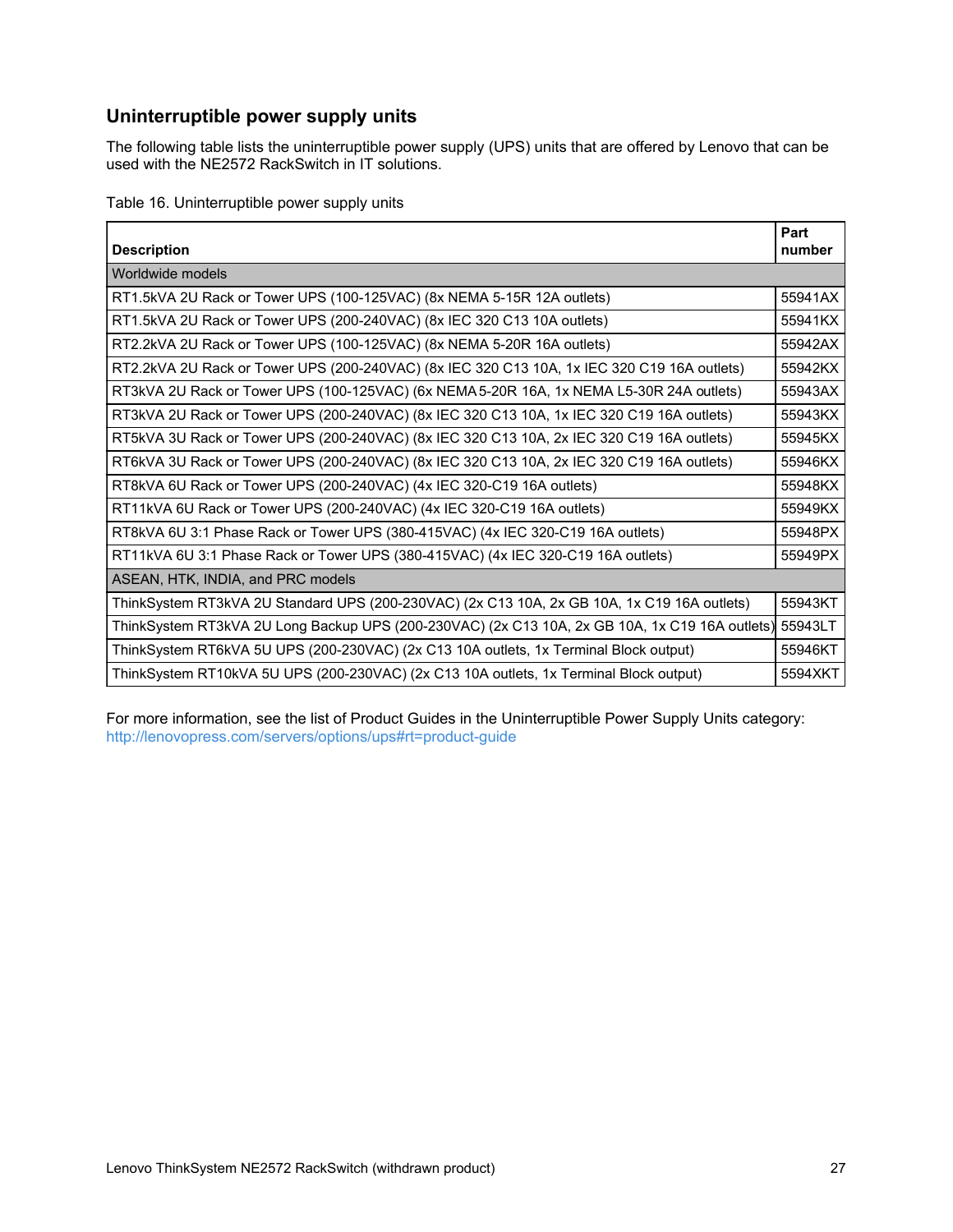## **Lenovo Financial Services**

Lenovo Financial Services reinforces Lenovo's commitment to deliver pioneering products and services that are recognized for their quality, excellence, and trustworthiness. Lenovo Financial Services offers financing solutions and services that complement your technology solution anywhere in the world.

We are dedicated to delivering a positive finance experience for customers like you who want to maximize your purchase power by obtaining the technology you need today, protect against technology obsolescence, and preserve your capital for other uses.

We work with businesses, non-profit organizations, governments and educational institutions to finance their entire technology solution. We focus on making it easy to do business with us. Our highly experienced team of finance professionals operates in a work culture that emphasizes the importance of providing outstanding customer service. Our systems, processes and flexible policies support our goal of providing customers with a positive experience.

We finance your entire solution. Unlike others, we allow you to bundle everything you need from hardware and software to service contracts, installation costs, training fees, and sales tax. If you decide weeks or months later to add to your solution, we can consolidate everything into a single invoice.

Our Premier Client services provide large accounts with special handling services to ensure these complex transactions are serviced properly. As a premier client, you have a dedicated finance specialist who manages your account through its life, from first invoice through asset return or purchase. This specialist develops an in-depth understanding of your invoice and payment requirements. For you, this dedication provides a highquality, easy, and positive financing experience.

For your region specific offers please ask your Lenovo sales representative or your technology provider about the use of Lenovo Financial Services. For more information, see the following Lenovo website: <http://www.lenovofs.com>

#### **Related publications and links**

For more information about the NE2572 RackSwitch, see the following publications that are available at the RackSwitch InfoCenter:

[http://systemx.lenovofiles.com/help/topic/com.lenovo.thinksystem.ne2572.doc/ts\\_ne2572.html](http://systemx.lenovofiles.com/help/topic/com.lenovo.thinksystem.ne2572.doc/ts_ne2572.html)

- *Lenovo ThinkSystem NE2572 RackSwitch Installation Guide*
- *Lenovo ThinkSystem NE2572 RackSwitch Application Guide*
- *Lenovo ThinkSystem NE2572 RackSwitch REST API Guide*
- *Lenovo ThinkSystem NE2572 RackSwitch Python Programming Guide*

The software for the NE2572 RackSwitch can be downloaded from Lenovo Data Center Support: <http://datacentersupport.lenovo.com>

For more information about the following management plug-ins for the NE2572 RackSwitch, see Network Management:

<http://www3.lenovo.com/us/en/data-center/networking/networking-software/network-management>

- ThinkAgile Network Orchestrator
- Lenovo Networking Plug-In for VMware vRealize Orchestrator
- Lenovo Networking Content Pack for VMware vRealize Log Insight
- Lenovo Networking Bundle for VMware vRealize
- Lenovo Networking Plug-In for OpenStack Neutron
- Integration with Ansible
- Lenovo Telemetry Analytics Tool: Ganglia Plugins

For discussions on various Lenovo networking topics, visit the Data Center Networking Community Forum: [http://forums.lenovo.com/t5/Datacenter-Networking/ct-p/nh\\_eg](http://forums.lenovo.com/t5/Datacenter-Networking/ct-p/nh_eg)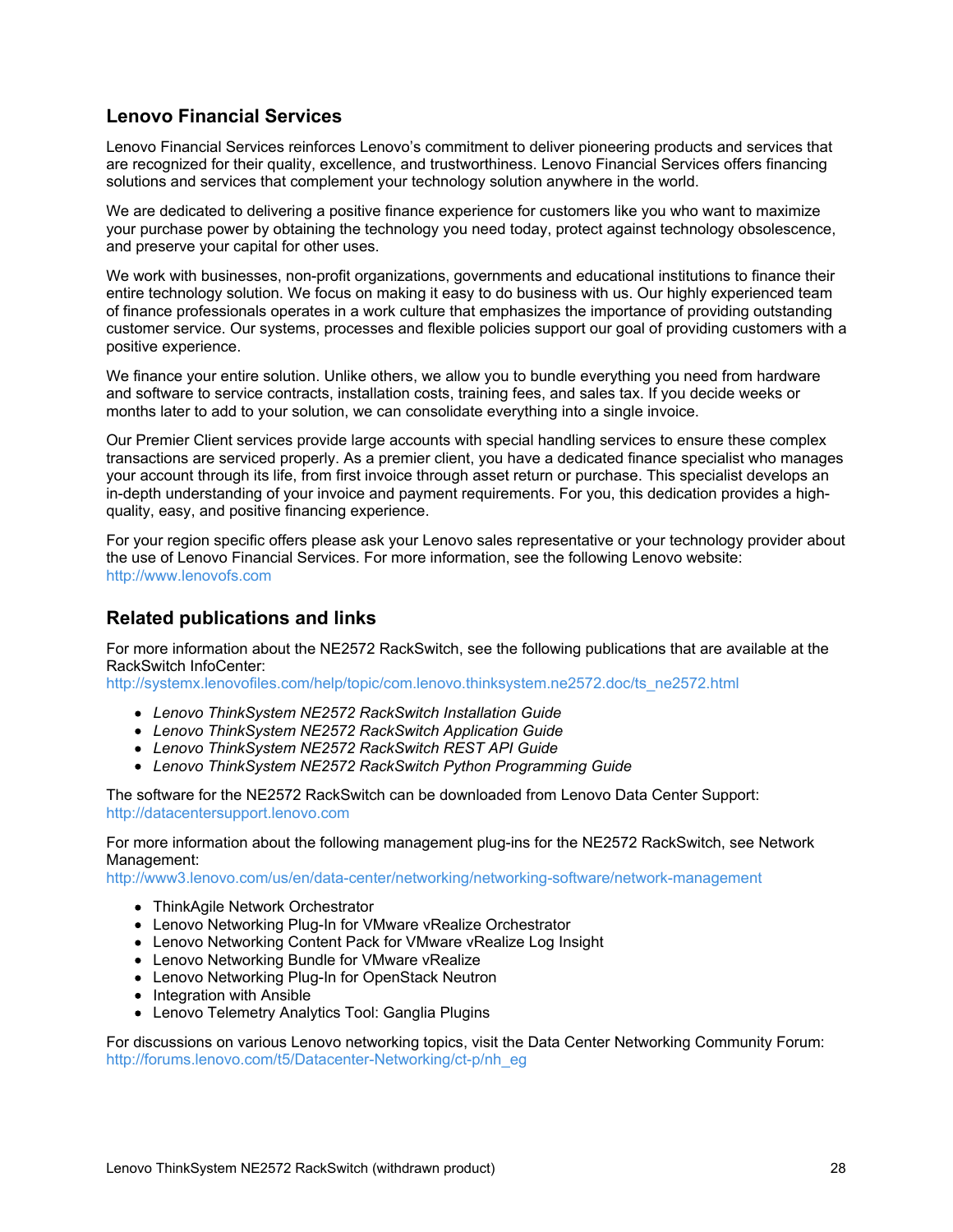# **Related product families**

Product families related to this document are the following:

- 25 Gb Ethernet [Connectivity](https://lenovopress.com/networking/tor/25gb)
- [Top-of-Rack](https://lenovopress.com/servers/options/switches) Switches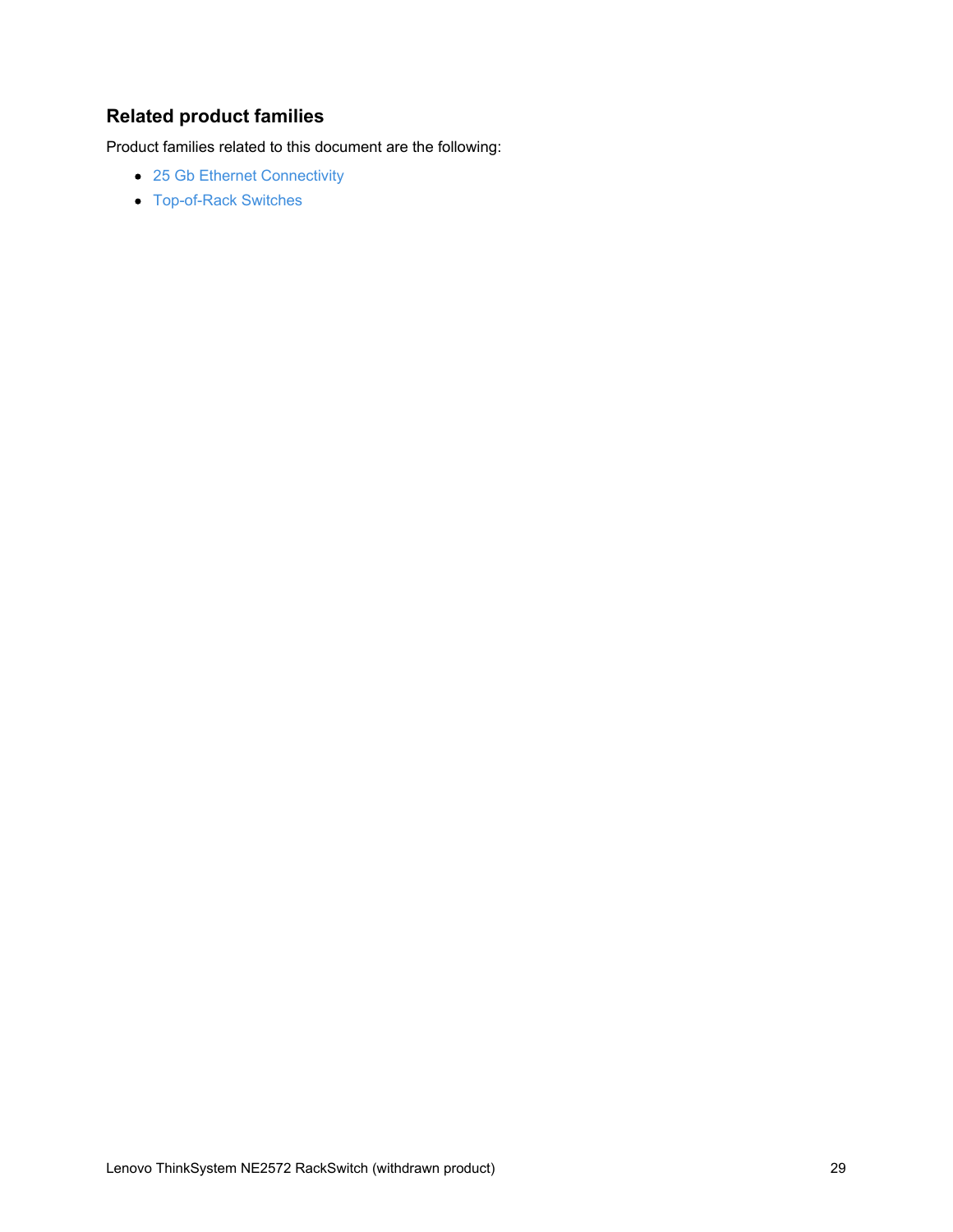#### **Notices**

Lenovo may not offer the products, services, or features discussed in this document in all countries. Consult your local Lenovo representative for information on the products and services currently available in your area. Any reference to a Lenovo product, program, or service is not intended to state or imply that only that Lenovo product, program, or service may be used. Any functionally equivalent product, program, or service that does not infringe any Lenovo intellectual property right may be used instead. However, it is the user's responsibility to evaluate and verify the operation of any other product, program, or service. Lenovo may have patents or pending patent applications covering subject matter described in this document. The furnishing of this document does not give you any license to these patents. You can send license inquiries, in writing, to:

Lenovo (United States), Inc. 8001 Development Drive Morrisville, NC 27560 U.S.A. Attention: Lenovo Director of Licensing

LENOVO PROVIDES THIS PUBLICATION "AS IS" WITHOUT WARRANTY OF ANY KIND, EITHER EXPRESS OR IMPLIED, INCLUDING, BUT NOT LIMITED TO, THE IMPLIED WARRANTIES OF NON-INFRINGEMENT, MERCHANTABILITY OR FITNESS FOR A PARTICULAR PURPOSE. Some jurisdictions do not allow disclaimer of express or implied warranties in certain transactions, therefore, this statement may not apply to you.

This information could include technical inaccuracies or typographical errors. Changes are periodically made to the information herein; these changes will be incorporated in new editions of the publication. Lenovo may make improvements and/or changes in the product(s) and/or the program(s) described in this publication at any time without notice.

The products described in this document are not intended for use in implantation or other life support applications where malfunction may result in injury or death to persons. The information contained in this document does not affect or change Lenovo product specifications or warranties. Nothing in this document shall operate as an express or implied license or indemnity under the intellectual property rights of Lenovo or third parties. All information contained in this document was obtained in specific environments and is presented as an illustration. The result obtained in other operating environments may vary. Lenovo may use or distribute any of the information you supply in any way it believes appropriate without incurring any obligation to you.

Any references in this publication to non-Lenovo Web sites are provided for convenience only and do not in any manner serve as an endorsement of those Web sites. The materials at those Web sites are not part of the materials for this Lenovo product, and use of those Web sites is at your own risk. Any performance data contained herein was determined in a controlled environment. Therefore, the result obtained in other operating environments may vary significantly. Some measurements may have been made on development-level systems and there is no guarantee that these measurements will be the same on generally available systems. Furthermore, some measurements may have been estimated through extrapolation. Actual results may vary. Users of this document should verify the applicable data for their specific environment.

#### **© Copyright Lenovo 2022. All rights reserved.**

This document, LP0608, was created or updated on February 4, 2019.

Send us your comments in one of the following ways:

- Use the online Contact us review form found at: <https://lenovopress.com/LP0608>
- Send your comments in an e-mail to: [comments@lenovopress.com](mailto:comments@lenovopress.com?subject=Feedback for LP0608)

This document is available online at <https://lenovopress.com/LP0608>.